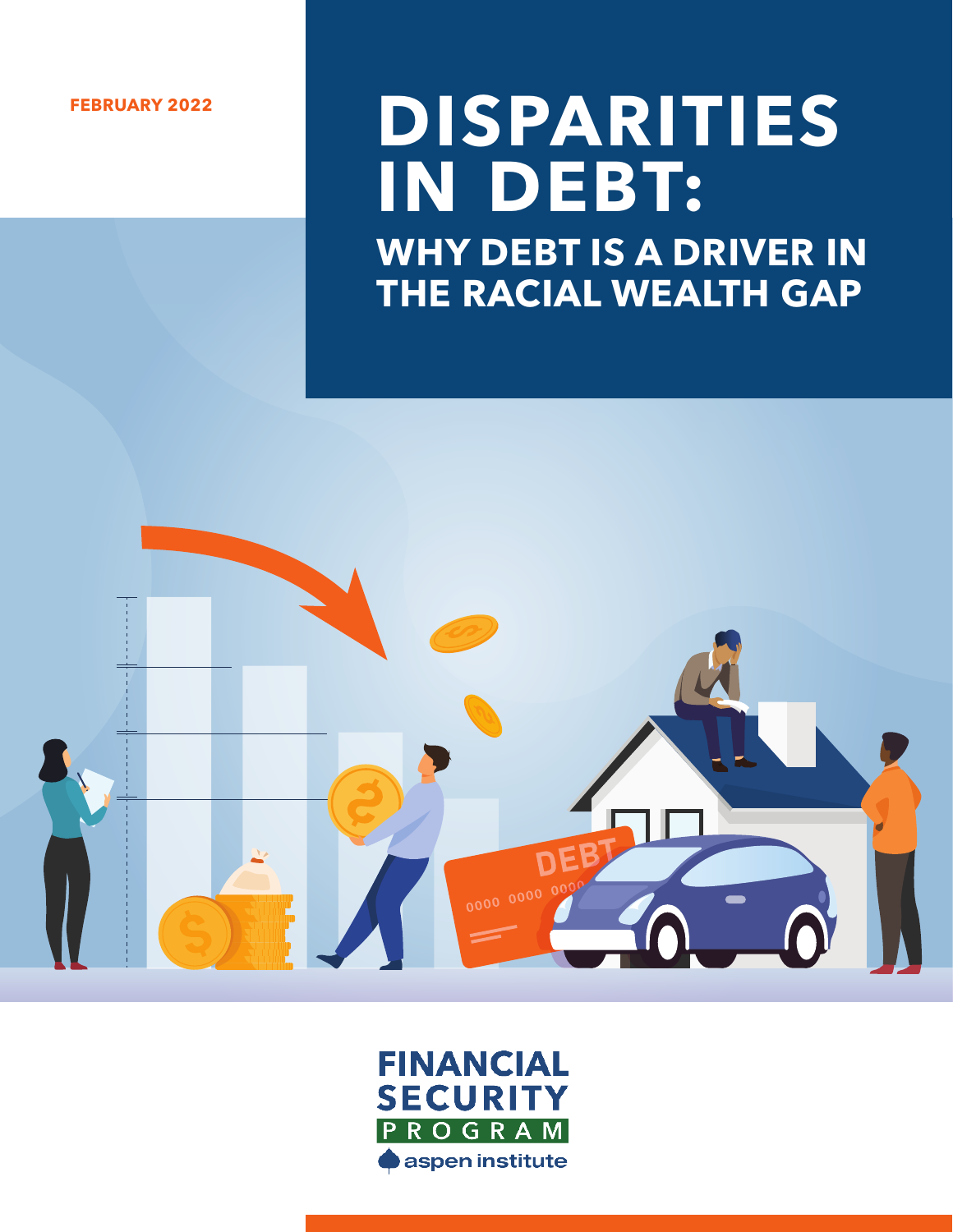### **AUTHORS**

Tashfia Hasan, Katherine Lucas McKay, and Joanna Smith-Ramani authored this report.

### **ACKNOWLEDGMENTS**

The Aspen Institute Financial Security Program (Aspen FSP) would like to thank Tashfia Hasan, Katherine Lucas McKay, and Joanna Smith-Ramani for authoring this report as well as Karen Biddle Andres, Riani Carr, Sheida Elmi, Bianca Lopez, Genevieve Melford, Shehryar Nabi, Noha Shaikh, Kyron Smith, Elizabeth Vivirito, and Steve Holt for their assistance, comments, and insights. Thank you to Marla Blow, Dyvonne Body, Angelique Campbell, Erica Deadman, Dominique Derbingny Sims, Rosazlia Grillier, Jerry Nemorin, Solana Rice, and Louise Seamster for sharing their expertise and advice. Finally, we are deeply appreciative of all the people who participated in focus groups and interviews about their experiences with debt and other dimensions of their financial lives; their perspectives shape how we understand the empirical data and how we approach solving the problems we study.

The findings, interpretations, and conclusions expressed in this report—as well as any errors—are Aspen FSP's alone and do not necessarily represent the views of its funders or participants in our research process.

### **ABOUT THE ASPEN INSTITUTE FINANCIAL SECURITY PROGRAM**

The Aspen Institute Financial Security Program's (Aspen FSP) mission is to illuminate and solve the most critical financial challenges facing American households and to make financial security for all a top national priority. We aim for nothing less than a more inclusive economy with reduced wealth inequality and shared prosperity. We believe that transformational change requires innovation, trust, leadership, and entrepreneurial thinking. Aspen FSP galvanizes a diverse set of leaders across the public, private, and nonprofit sectors to solve the most critical challenges. We do this through deep, deliberate private and public dialogues and by elevating evidence-based research and solutions that will strengthen the financial health and security of financially vulnerable Americans.

To learn more, visit [AspenFSP.org](https://www.aspeninstitute.org/programs/financial-security-program/), follow [@AspenFSP](https://twitter.com/AspenFSP) on Twitter, or sign up for our newsletter at <http://bit.ly/fspnewsletter>.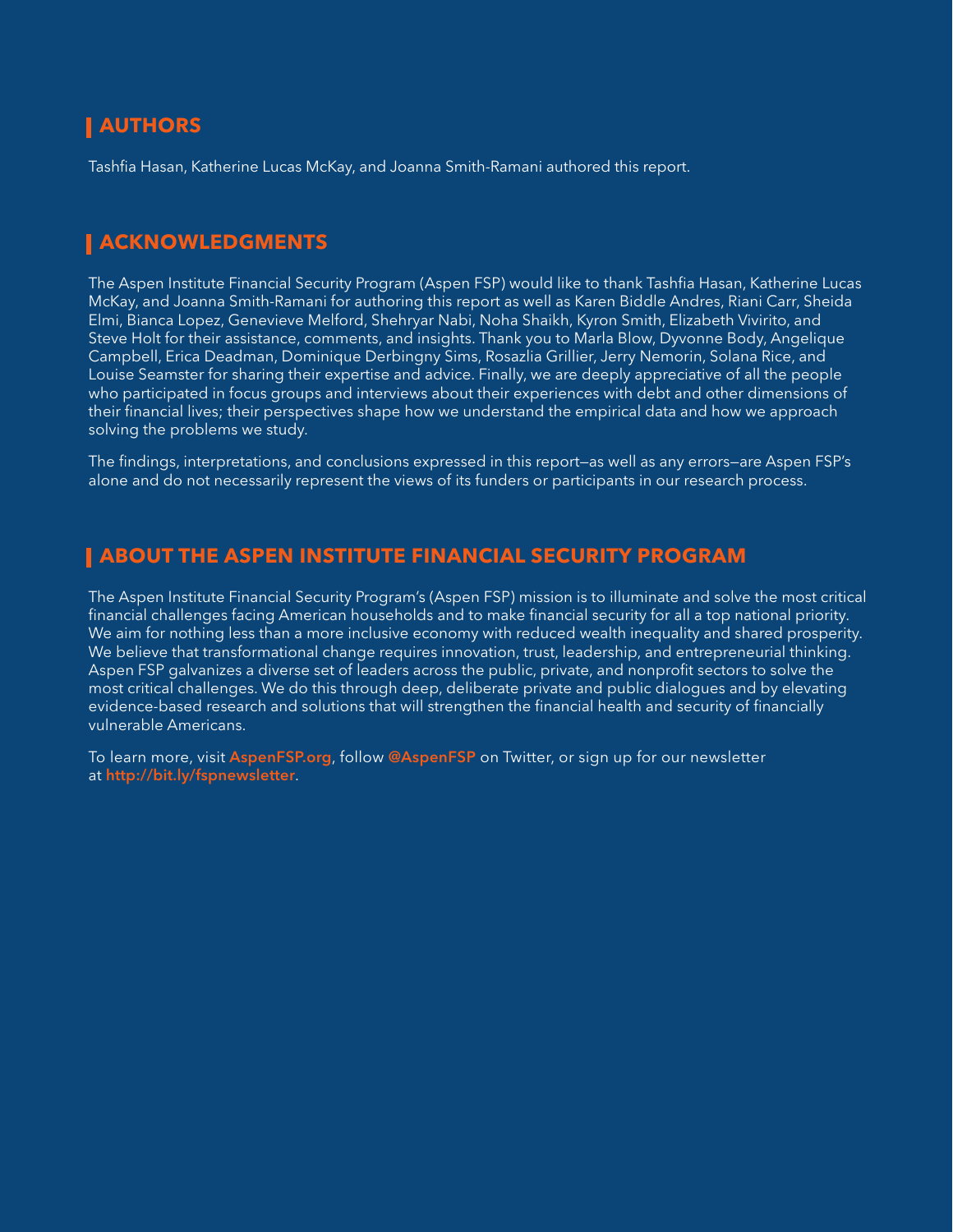# <span id="page-2-0"></span>**Introduction**

Racial wealth inequality has been pervasive in the United States from the earliest days of colonization 400 years ago. Despite constitutional guarantees of equality and numerous anti-discrimination laws, racial wealth gaps not only remain but some are growing. Scholars, policymakers, and others have deeply investigated the historical roots and current drivers of racial wealth inequality in the United States. Most analyses focus on total asset holdings,<sup>1</sup> intergenerational transfers,<sup>2</sup> or disparities in specific assets (such as home equity)[.3](#page-14-0) Media coverage and social narratives about racial wealth gaps similarly tend to concentrate on assets.

Less attention has been paid to the other side of the household balance sheet: debt. Although there has been analysis of racial disparities in mortgages, and recent research has illuminated the role of student loans in widening the wealth gap between Black and white households,<sup>4</sup> debt remains underappreciated as a driver of racial wealth gaps.

This brief explores the links between racial disparities in debt and those in wealth. It is informed by Aspen FSP's years of engagement with consumers and families about their financial challenges. It reflects findings from a literature review, interviews with experts from the academic and private sectors, analysis of federal survey data, and focus groups and consumer surveys. Fully understanding the impact of debt on people's lives requires a multidisciplinary

# **TH**<br>Me

**Media coverage and social narratives about racial wealth gaps similarly tend to concentrate on assets.** 

**Less attention has been paid to the other side of the household balance sheet: debt. "**

approach that includes systematically seeking input from and listening to people who struggle financially.

The growth in racial wealth inequality makes it imperative that policymakers, business leaders, and nonprofit and philanthropic institutions invest in strategies that increase wealth accumulation among those with the least and reduce racial disparities across every dimension of net worth. This brief provides a resource for leaders across sectors to understand more deeply the interactions between racial disparities in debt and racial gaps in wealth.

### **WHAT'S IN THIS PAPER**

| <b>Racial Disparities in Debt Are Pervasive  2</b>                                         |
|--------------------------------------------------------------------------------------------|
| <b>Racial Disparities in Debt Are Systematic</b><br>and Destructive <b>Manual</b> 2014     |
| <b>Households of Color are Disproportionately</b><br>Likely to Hold Harmful Debt  6        |
| People of Color Are More Likely to Become<br>Involved with Court Systems Due to Debt 7     |
| <b>People of Color Disproportionately</b><br><b>Experience Non-financial Damage</b>        |
| <b>Racial Disparities in Debt Disrupt Every</b><br>Phase of the Wealth-Building Process  9 |
| Phase One: Amassing Investible Sums 10                                                     |
| Phase Two: Purchasing Assets  10                                                           |
| Phase Three: Protecting Acquired Wealth  10                                                |
| Conclusion and Call to Action  11                                                          |
|                                                                                            |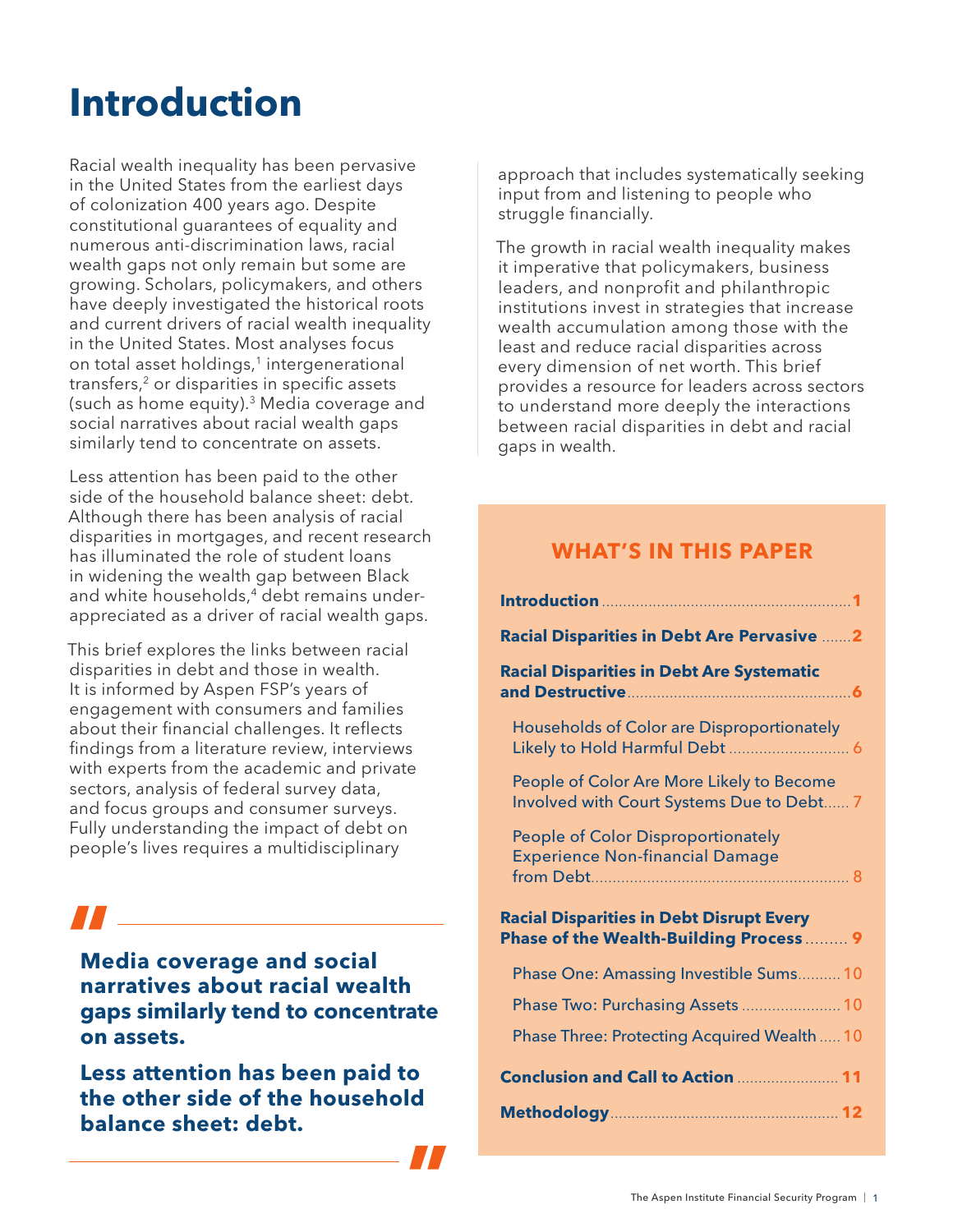# <span id="page-3-0"></span>**Racial Disparities in Debt are Pervasive**

The types and levels of household debt held by Americans varies considerably by racial group.<sup>[5](#page-14-0)</sup> The Federal Reserve's 2019 Survey of Consumer Finances $6$  (SCF), completed just prior to the COVID-19 pandemic, provides an in-depth look at US households' finances at the height of the longest economic expansion in US history.<sup>7</sup> The data show that millions of households were in a position of net debt rather than net worth, including 10.8% of households with zero or negative wealth[.8](#page-14-0) Disproportionate numbers of Black (18.9%) and Hispanic/Latino (11.3%) households were in net debt[.9](#page-14-0)

Regardless of racial or ethnic group, the three most common assets owned by households were transaction accounts, vehicles, home equity, and retirement accounts. More than 90% of all households in each category have transaction accounts, and at least 71.5% of each group owns vehicles. However, the ownership rates for homes and retirement accounts, critical appreciating assets, vary widely for each. White households are the only group in which more than half of all households (57.3%) own retirement accounts, for example. The rate among Hispanic/Latino households was less than half that (25.5%). With primary residences, white households and other households are most likely to own homes (73.7% and 54.2%, respectively. Rates for Black (45%) and Hispanic/Latino (47.6%) households are considerably lower.



### **Defining Racial and Ethnic Group Terms Used in This Brief**

Throughout this paper, we use a number of terms interchangeably, generally to ensure that our analysis conveys survey data and others' research findings accurately. For example, we conform to the terms used in the federal Survey of Consumer Finances (SCF), when we draw on that data. In SCF, "white" refers to people who select only that label for their race; "Black" refers to people who select only that label for their race; "Hispanic/Latino" refers to people who select only that label (this also appears in SCF as "non white Hispanic/Latino"). People of all other races and ethnicities, including Asians and Pacific Islanders, Native people, Afro-Latino people, as well as multiracial people, are grouped into the "Other, including multiracial" category. Similarly, in federal data, people indigenous to the Americas are referred to as American Indian/Alaska Natives (AI/AN), though Native Hawaiians are counted as Pacific Islanders. In other research, Native and Indigenous are frequently used, and throughout this report we use them interchangeably with AI/AN. In other cases, terms used to describe Latino people in the United States include Latino, non white Hispanic/Latino, and once, just Hispanic. Latino people in the United States are generally understood to be those who came to the US from Latin America, or whose families did so in the past, or who live in parts of California, Arizona, New Mexico, and Texas that belonged to Mexico prior to Westward Expansion. "Hispanic" refers to people of Spanish descent.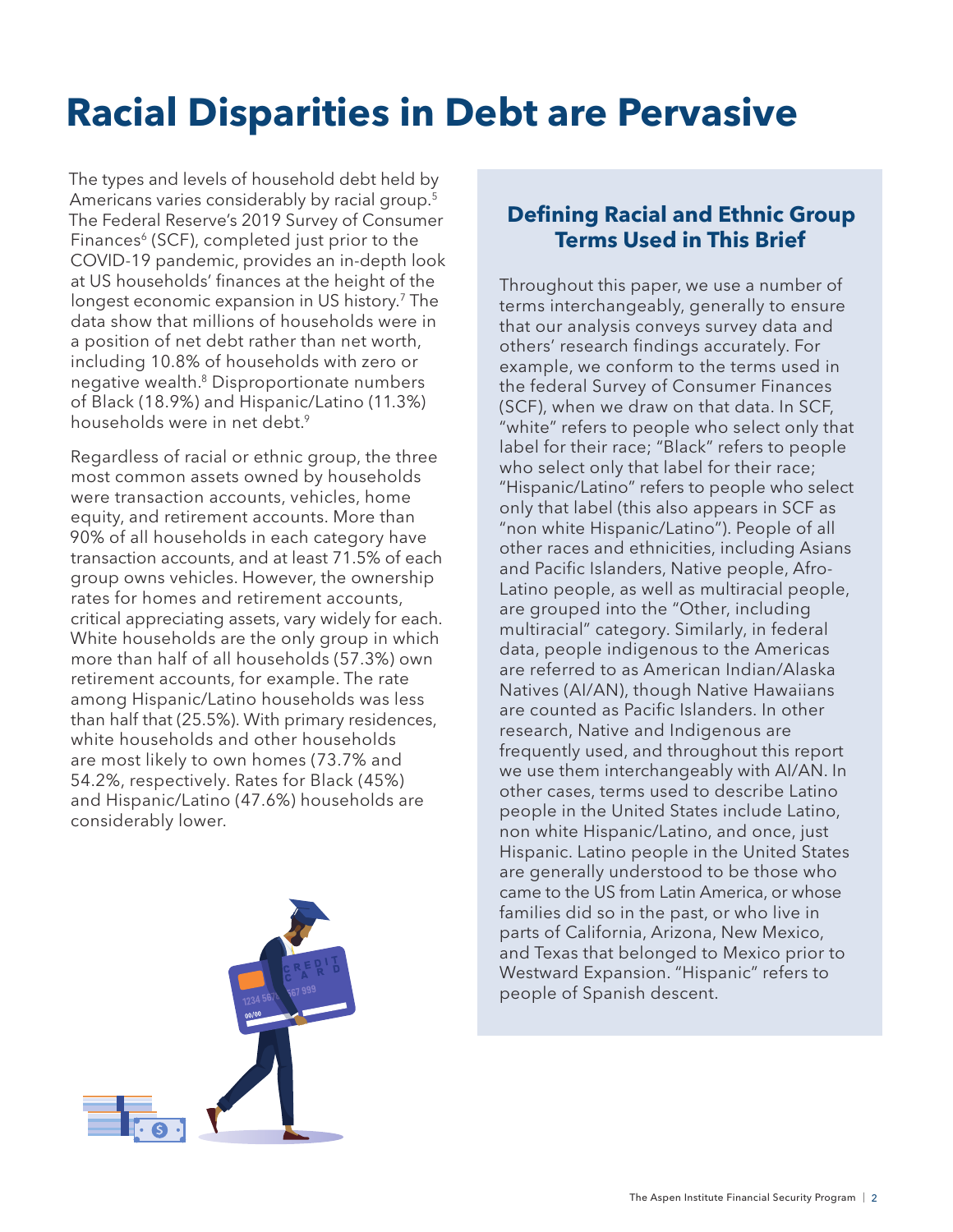| <b>Type of Asset</b>                          | <b>White</b> | <b>Black</b> | Hispanic/<br>Latino | <b>Other and</b><br><b>Multiracial</b> |                                                      |
|-----------------------------------------------|--------------|--------------|---------------------|----------------------------------------|------------------------------------------------------|
| <b>Transaction</b>                            | 98.8%        | 96.8%        | 95.5%               | 98.8%                                  | <b>Percent of Households</b><br><b>Holding Asset</b> |
| <b>Accounts</b>                               | \$8,200      | \$1,500      | \$2,000             | \$5,000                                | <b>Median Value of</b><br><b>Asset by Households</b> |
| \$<br><b>Securities</b>                       | 31.2%        | 9.6%         | 8%                  | 31.5%                                  |                                                      |
|                                               | \$25,000     | \$10,000     | \$5,000             | \$50,000                               |                                                      |
| <b>Retirement</b>                             | 57.3%        | 35.1%        | 25.5%               | 52.7%                                  |                                                      |
| <b>Accounts</b>                               | \$80,000     | \$35,000     | \$31,000            | \$47,000                               |                                                      |
| <b>Other Financial</b><br><b>Assets</b>       | 36.8%        | 30.5%        | 12.4%               | 34.7%                                  |                                                      |
|                                               | \$20,000     | \$5,000      | \$5,500             | \$17,900                               |                                                      |
| <b>Vehicles</b>                               | 89.3%        | 71.5%        | 84.5%               | 81.1%                                  |                                                      |
|                                               | \$19,000     | \$12,200     | \$16,000            | \$15,900                               |                                                      |
| <b>Primary Residence</b><br>œ                 | 73.7%        | 45%          | 47.6%               | 54.2%                                  |                                                      |
|                                               | \$230,000    | \$150,000    | \$200,000           | \$308,000                              |                                                      |
| <b>Non-primary</b><br><b>Residence</b><br>mp. | 19.6%        | 9.5%         | 11.4%               | 21.3%                                  |                                                      |
|                                               | \$143,500    | \$56,800     | \$111,500           | \$180,000                              |                                                      |
| <b>Business Assets</b>                        | 16.5%        | 4.8%         | 7%                  | 11.9%                                  |                                                      |
|                                               | \$99,000     | \$70,000     | \$52,000            | \$92,000                               |                                                      |
| <b>Other Non-financial</b><br><b>Assets</b>   | 9%           | 1.6%         | 3.3%                | 7%                                     |                                                      |
|                                               | \$15,000     | \$10,000     | \$10,000            | \$5,000                                |                                                      |

### **Figure 1. Household Asset Ownership and Median Asset Values by Racial and Ethnic Group**

*Source: Aspen FSP analysis of Federal Reserve, 2019 Survey of Consumer Finances.*

**Figure 1** reveals that the assets that are typically purchased with financing (primary residence, non-primary residence, vehicles), represent very different amounts of wealth for households of different races and ethnicities. The value range for vehicles goes from a median value of \$12,200 (Black car-owning households) to \$19,000 (white car-owning households). For

primary residences, median values range from \$150,000 (Black homeowners) to \$308,000 (other and multiracial homeowners). In the cases of both vehicles and primary residences, Black households' assets were worth about two-thirds of white households' assets, and Hispanic/Latino households' assets were worth about 85% of white households' assets.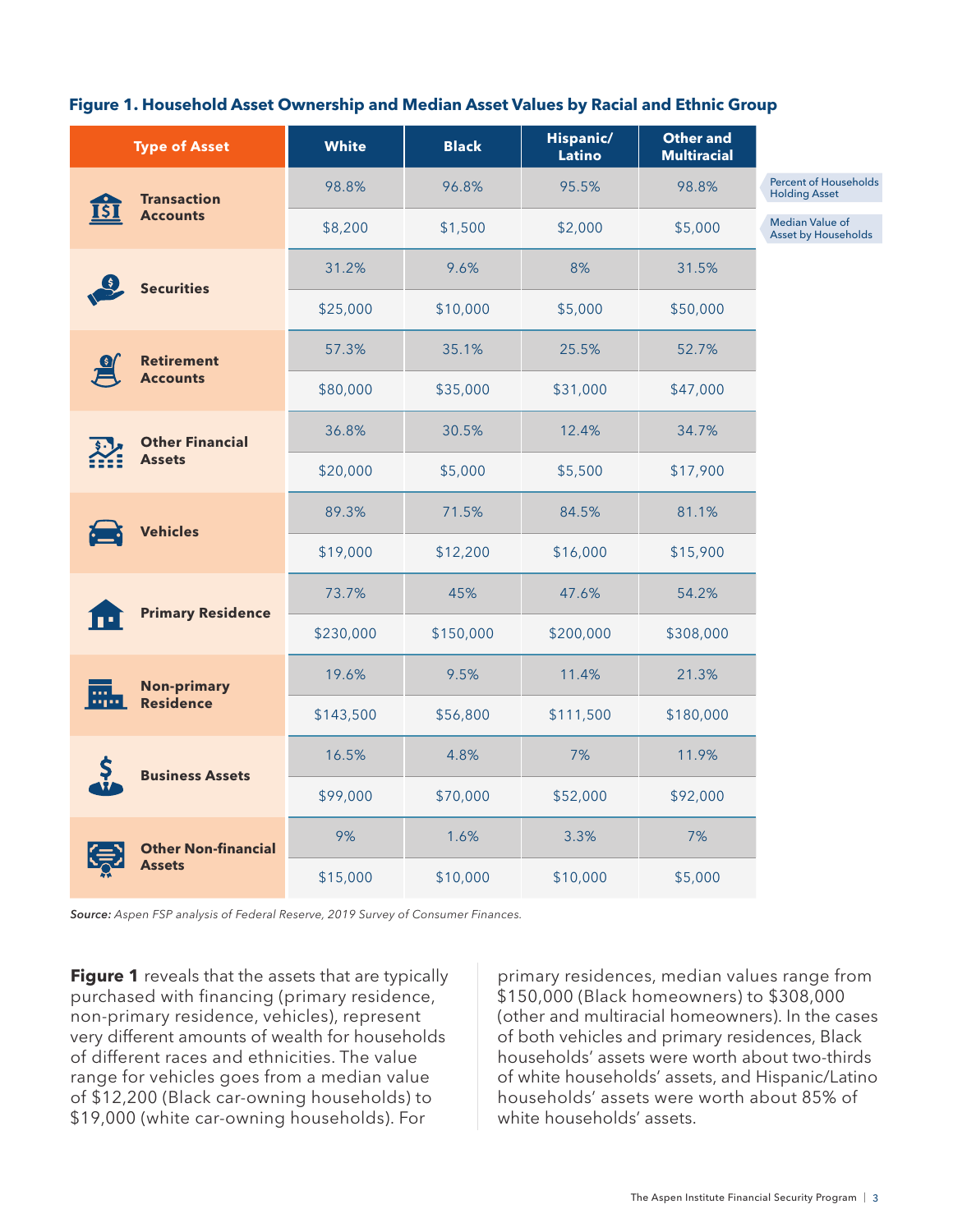| <b>Type of Debt</b>                               | <b>White</b> | <b>Black</b> | <b>Hispanic/Latino</b> | <b>Other and</b><br><b>Multiracial</b> |
|---------------------------------------------------|--------------|--------------|------------------------|----------------------------------------|
| <b>Mortgage, Primary</b><br>6<br><b>Residence</b> | 44.4%        | 27.3%        | 32%                    | 37.6%                                  |
| 鶣<br><b>Other Property Debt</b>                   | 5.5%         | 2.9%         | 2.9%                   | 4.1%                                   |
| <b>Credit Card Balances</b><br><u> =_\$</u>       | 44.5%        | 47.7%        | 49.9%                  | 43.7%                                  |
| <b>Vehicle Loans</b><br>$\frac{1}{2}$             | 37.4%        | 33.8%        | 40.1%                  | 35%                                    |
| $\stackrel{\$}{\sim}$<br><b>Education Loans</b>   | 20%          | 30.2%        | 14.3%                  | 24.3%                                  |
| <b>All Other Debt</b>                             | 15.8%        | 16.1%        | 18.7%                  | 17.4%                                  |

### <span id="page-5-0"></span>**Figure 2. Percentage of Households Holding Debts, by Racial and Ethnic Groups**

*Source: Aspen FSP analysis of Federal Reserve, 2019 Survey of Consumer Finances.*

Mortgage debt tends to build less housing wealth for Black,<sup>10</sup> Latino,<sup>[11](#page-14-0)</sup> and Native<sup>[12](#page-14-0)</sup> homeowners because their mortgages are often higher-cost and riskier than the mortgages most often made to white households. Moreover, although white households borrow more heavily, their higher incomes translate to lower debt burdens (payments as a share of household resources).[13](#page-14-0)

Student loans—another form of debt that can generate positive returns (through employment and increased wages)—are an additional source of racial disparity. Black households are

particularly affected by student loan debt: 30% have outstanding loans, compared to 20% of white households.<sup>[14](#page-14-0)</sup> The median value of unpaid student loan debt held by Black borrowers is about \$7,000 greater than that of white borrowers[.15](#page-14-0) Black borrowers are especially likely to carry student loan debt that reduces their net worth below zero[.16](#page-14-0) As **Figure 2** shows, they are the only group for which it is more common to have student loans than it is to have a mortgage. Latino borrowers have lower outstanding student debt, in part because they attend relatively inexpensive schools.[17](#page-14-0)



### **Figure 3. Most Common Household Debts by Racial and Ethnic Group**

*Source: Aspen FSP analysis of Federal Reserve, 2019 Survey of Consumer Finances.*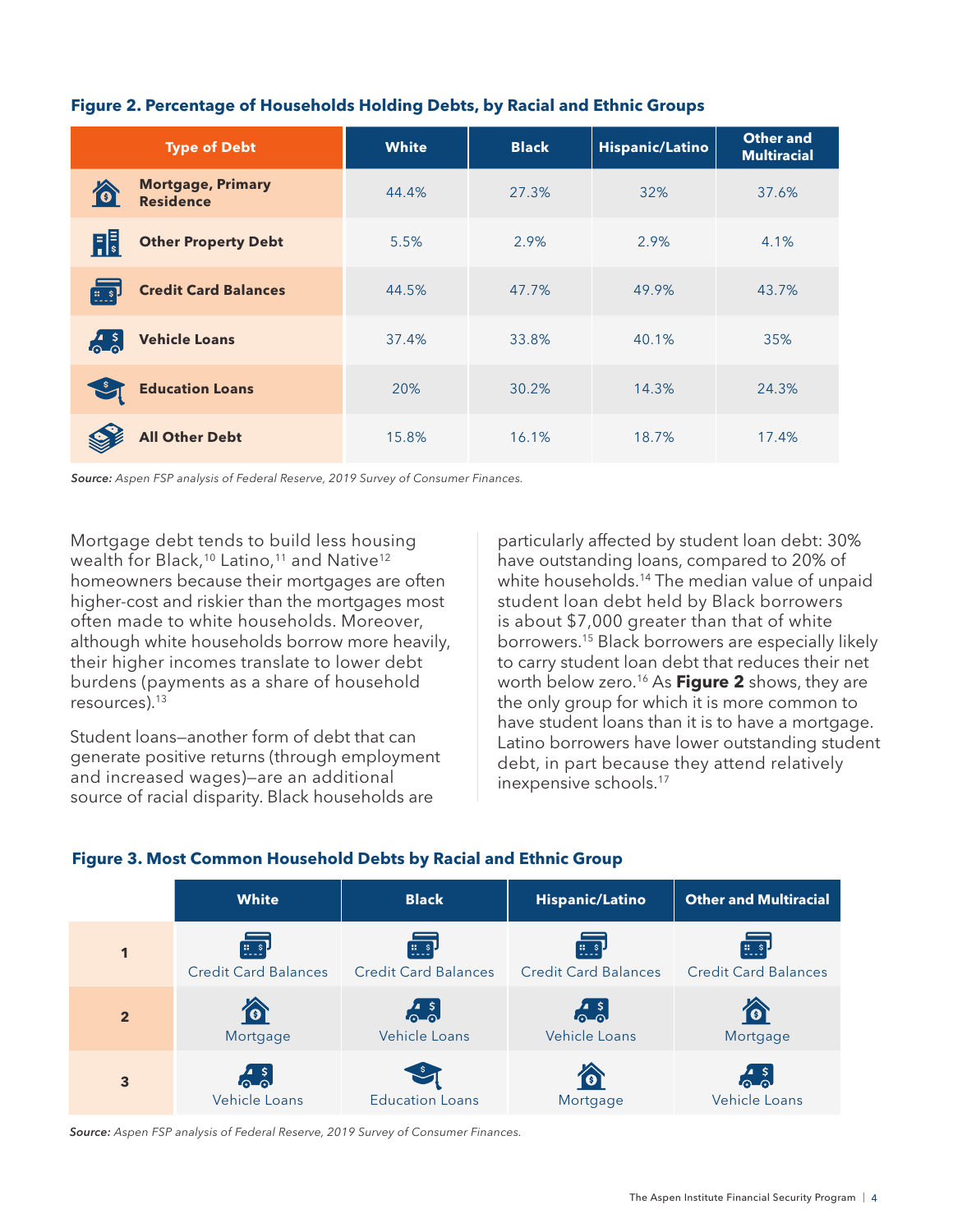### <span id="page-6-0"></span>**Figure 4. Median Value of Household Debts by Racial and Ethnic Group**

| <b>Type of Debt</b>                         | <b>White</b> | <b>Black</b> | <b>Hispanic/Latino</b> | <b>Other and</b><br><b>Multiracial</b> |
|---------------------------------------------|--------------|--------------|------------------------|----------------------------------------|
| Mortgage,<br>仓<br><b>Primary Residence</b>  | \$130,000    | \$116,000    | \$130,000              | \$180,000                              |
| F.<br><b>Other Property Debt</b>            | \$110,000    | \$60,000     | \$215,000              | \$140,000                              |
| <b>Credit Card Balances</b><br><u> =_\$</u> | \$3,200      | \$1,300      | \$1,900                | \$2,400                                |
| <b>Vehicle Loans</b>                        | \$14,000     | \$11,000     | \$14,000               | \$14,000                               |
| $\mathbf{E}$<br><b>Education Loans</b>      | \$23,000     | \$30,000     | \$17,600               | \$19,000                               |
| <b>All Other Debt</b>                       | \$5,200      | \$2,400      | \$4,000                | \$7,500                                |

*Source: Aspen FSP analysis of Federal Reserve, 2019 Survey of Consumer Finances.*

### **Debt Profiles of Asian, Pacific Islander, and Indigenous Households**

The Survey of Consumer Finances does not provide disaggregated data on Asian or Pacific Islander (including Native Hawaiians), nor on American Indian and Alaska Native households, significantly limiting understanding of their financial security more broadly. Researchers have used other surveys and independently collected data to improve understanding of these racial groups' financial security. Several themes emerge:

*Asian and Pacific Islanders:* The Asian and Pacific Islander (API) population of the United States has both grown and diversified over recent decades. That diversity makes it difficult to draw blanket conclusions, as API people of different ethnic backgrounds and countries of origin have widely varying levels of income, employment, poverty, and wealth.

In 2019, using Survey of Income and Program Participation data, Census researchers estimated API household wealth to be \$156,300, roughly equal to that of white households.[18](#page-14-0) The relatively high median net worth of API households masks disparate economic outcomes across different national and ethnic backgrounds. A case study in Los Angeles found that the median net worth of Japanese, Indian, and Chinese households was over \$400,000, while the median net worth of Korean, Vietnamese, and Filipino households ranged from \$23,400 to \$243,000[.19](#page-14-0)

Asian households tend to carry more debt than white households.<sup>[20](#page-14-0)</sup> Nearly half of all Asian

households have housing-related debt, similar to white households. They are less likely to have credit card debt (38% of households) compared to the national population  $(48\%)$ <sup>21</sup> Again, however, there are significant differences within the group; one case study found that Filipino households tend to carry more debt and debts of different types than other API households.<sup>[22](#page-14-0)</sup>

*American Indian and Alaska Natives:* As previously mentioned, there is very little research on the assets and debts of Native households. The most recent estimate of their household wealth that the authors are aware of is that, in the year 2000, AI/AN households owned just \$0.09 for every dollar of wealth held by white households.<sup>23</sup> Looking at other measures of financial security shows that large disparities persist.

Although median income for AI/AN households grew from \$35,062 to \$45,476 between 2010 and 2019, these families still earn about \$20,000 below the national median income. In fact, the gap between AI/AN median income and the national median increased by \$5,000 during this period.<sup>24</sup>

Subprime credit is most prevalent in communities where Native Americans are the majority.[25](#page-14-0) More than half of adults in Native communities have debt in collections - more than the rates in white communities and other communities of color.[26](#page-14-0) Indigenous homeowners also pay more for mortgage loans, and loan amounts are 40% smaller within reservations than the surrounding areas.<sup>[27](#page-14-0)</sup>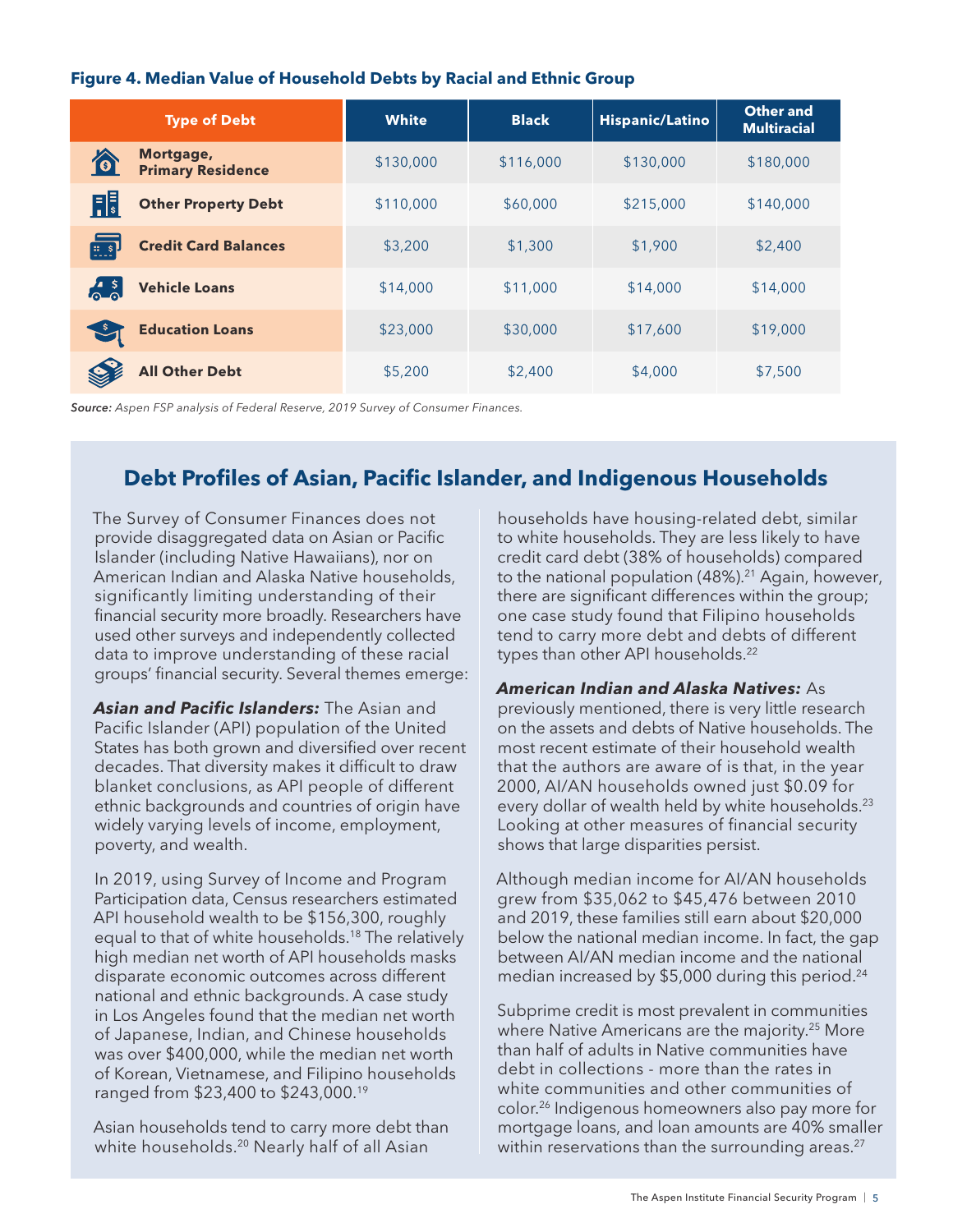## <span id="page-7-0"></span>**Racial Disparities in Debt are Systematic and Destructive**

Three aspects of the debt held by people of color demonstrate the significant contribution of racial disparities in debts to racial wealth gaps. Compared to white people, the debt held by people of color is: 1) more likely to be harmful; 2) more likely to involve the court system; and 3) more likely to have spillover non-financial consequences. These characteristics undermine households' wealth by disrupting cash flow, chronically constraining accumulation of savings, and stripping away existing wealth.

In 2018, Aspen FSP conducted a series of focus groups with borrowers struggling to repay debts. Participants of color, primarily Black and Latino, spoke not only of the financial consequences but also the negative impacts on their health, relationships, and ability to pursue their goals. Their feedback was foundational to our understanding of the complex roles of debt in racial wealth gaps, and this section features many of their experiences and insights.

### **Households of Color Are Disproportionately Likely to Hold Harmful Debt**

One insight<sup>[28](#page-14-0)</sup> from our surveys of and focus groups with people struggling to repay debt is that—while it is difficult to draw neat lines between good debt and bad debt—certain types of debt are usually harmful not only to borrowers' financial stability but also their personal well-being. These are non-loan debts such as medical bills and public fines and fees, and alternatives to mainstream credit such as payday, vehicle title, and private student loans. Some of these debts are especially harmful because they are designed to be difficult to discharge and carry fewer consumer protections. They can be barriers to employment and medical care, and they can be entry points for entanglement in court systems.

**Medical debt:** Medical debts pose great financial strain. They are not associated with any asset or component of wealth generation; instead, they diminish households' ability to amass investible sums and can limit access to credit for years (due to the impact on credit scores<sup>29</sup>). Among adults ages 18-64, nearly a third (31%) of Black people had past-due medical debt compared to 23% of white adults.[30](#page-15-0) These debts are most common in states that have not expanded Medicaid.<sup>[31](#page-15-0)</sup> One focus group participant spoke of feeling helpless as a medical emergency both ended his career and left him with debts he could not repay.

**Public fines and fees:** Accumulated state and local fines (such as unpaid parking tickets) and fees (such as court costs) can quickly derail a household's financial stability[.32](#page-15-0) A fine can be compounded by late fees, and collections processes can turn a one-time cost into a long-term drain on household financial health.<sup>[33](#page-15-0)</sup> Inability to pay a fine can even result in jail time (which can itself impose additional fees). Governments disproportionately issue fines and fees to people of color, and the negative financial consequences most harshly affect Black and Latino households.<sup>34</sup> Fines and fees have even widened racial gaps[.35](#page-15-0)

**Compared to white people, the debt held by people of color is: 1) more likely to be harmful; 2) more likely to involve the court system; and 3) more likely to have spillover non-financial consequences.** 



**"**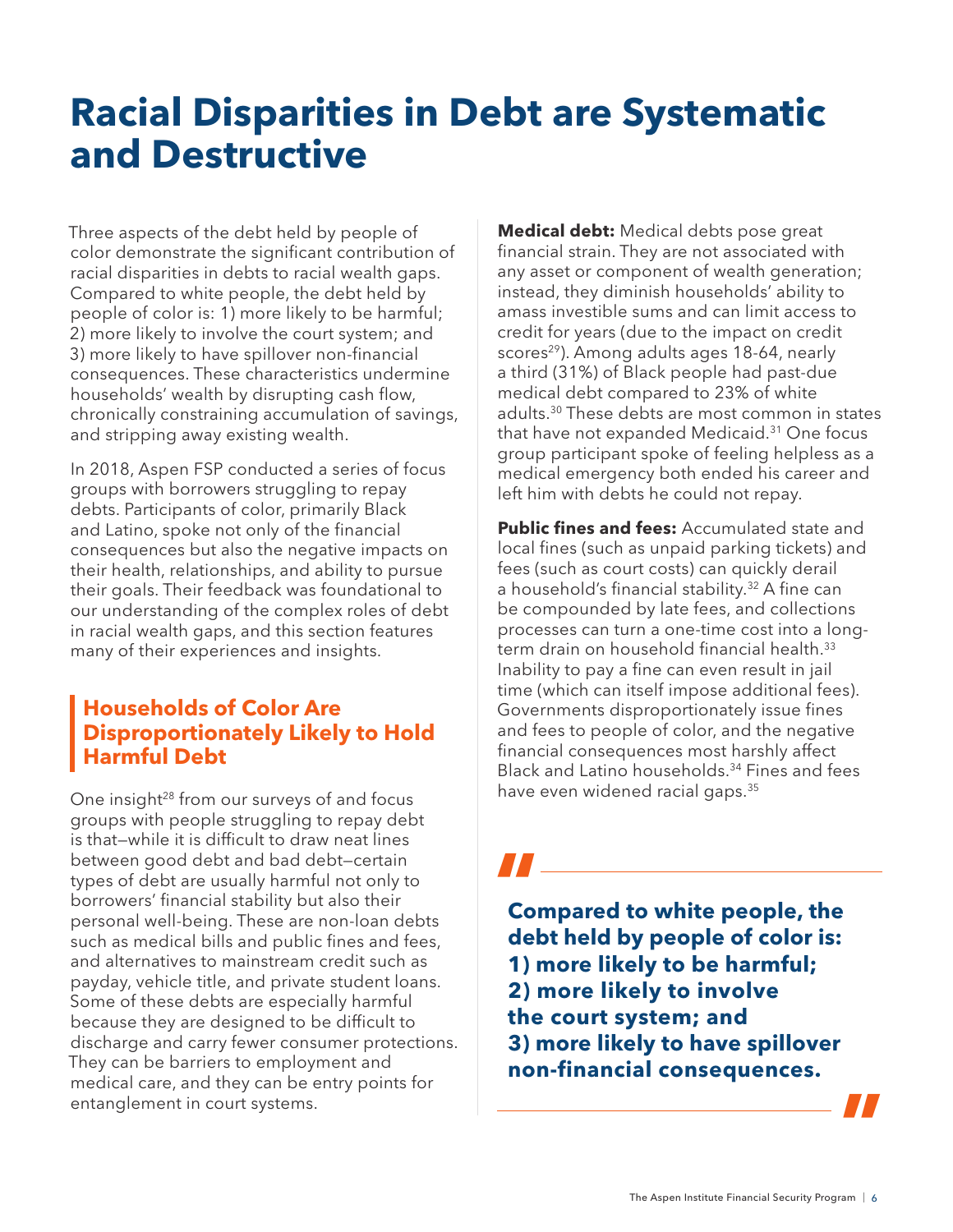### **Racial Disparities in Credit Reporting and Scoring**

<span id="page-8-0"></span>Low credit scores limit future borrowing options and impair long-term financial health, and they are the most prominent example of bias-prone algorithmic barriers to participation in mainstream household finance.<sup>36</sup>

Credit scoring greatly affects the availability and cost of debt. Well-documented racial disparities in credit reporting and scoring translate into disparities in debt. Black and Latino households tend to have lower credit scores than their white peers,<sup>37</sup> deeply limiting their financial choices and ultimately widening the racial wealth gap.<sup>38</sup> Several factors contribute to lower credit scores among people of color. Because having a mortgage positively affects scoring,<sup>39</sup> lower rates of homeownership drag down scores (which is self-perpetuating, as low scores make it harder to borrow for a home). Greater exposure to public fines and fees negatively affects scoring[.40](#page-15-0) Errors in adverse information on credit reports appear to be more common among residents of majority Black and Latino neighborhoods than elsewhere[.41](#page-15-0)

Credit invisibility—not having a credit report or having a report with insufficient data to generate a score—also disproportionately affects Black and Latino<sup>42</sup> and Native<sup>[43](#page-15-0)</sup> households.[44](#page-15-0) Credit invisibility is more likely among people living in deep and persistent poverty and recent immigrants; people of color predominate both groups.[45](#page-15-0)

Beyond credit availability and cost, the ability to participate in mainstream financial systems is increasingly dependent on third-party consumer reporting and algorithmic scoring systems. In addition to the three nationwide consumer reporting companies (Equifax, TransUnion, and Experian), dozens of boutique reporting companies cater to specific sectors.<sup>46</sup> Negative reports from ChexSystems<sup>47</sup> or Innovis[48](#page-15-0) can prevent people from opening bank accounts or accessing other financial services. Non-financial reporting services (such as medical histories provided by MIB Underwriting Services<sup>[49](#page-15-0)</sup>) can determine access to and costs of disability and life insurance and similar products.

**High-cost alternative loans:** Low-income Black and Latino households have reduced access to affordable financial products and services and are more likely to rely on other borrowing options.<sup>50</sup> Payday loans and vehicle title loans are the most common highcost alternatives to mainstream credit. The interest rates for these loans are generally in the triple digits, $51$  and these products tend to lock borrowers into a cycle of predatory debt.[52](#page-15-0) Payday lenders are more likely to be concentrated in Black and Latino communities. For example, payday lenders were 2.4 times more concentrated in these communities of color in California.[53](#page-15-0)

### **People of Color Are More Likely to Become Involved with Court Systems Due to Debt**

Racial disparities in **debt collection practices** aggravate the harm of debt on household financial health and the ability to build wealth. About 70 million Americans have a debt in collection[.54](#page-15-0) More than half of debts in collection are medical debt.<sup>[55](#page-15-0)</sup> Half of consumers report being contacted by collectors regarding debts they do not owe[.56](#page-15-0) Rates of contact are significantly higher for people of color than for white people.[57](#page-15-0) Credit scoring models heavily weight the presence of a collections tradeline in a credit report, significantly penalizing people's scores even when the information is inaccurate.<sup>58</sup>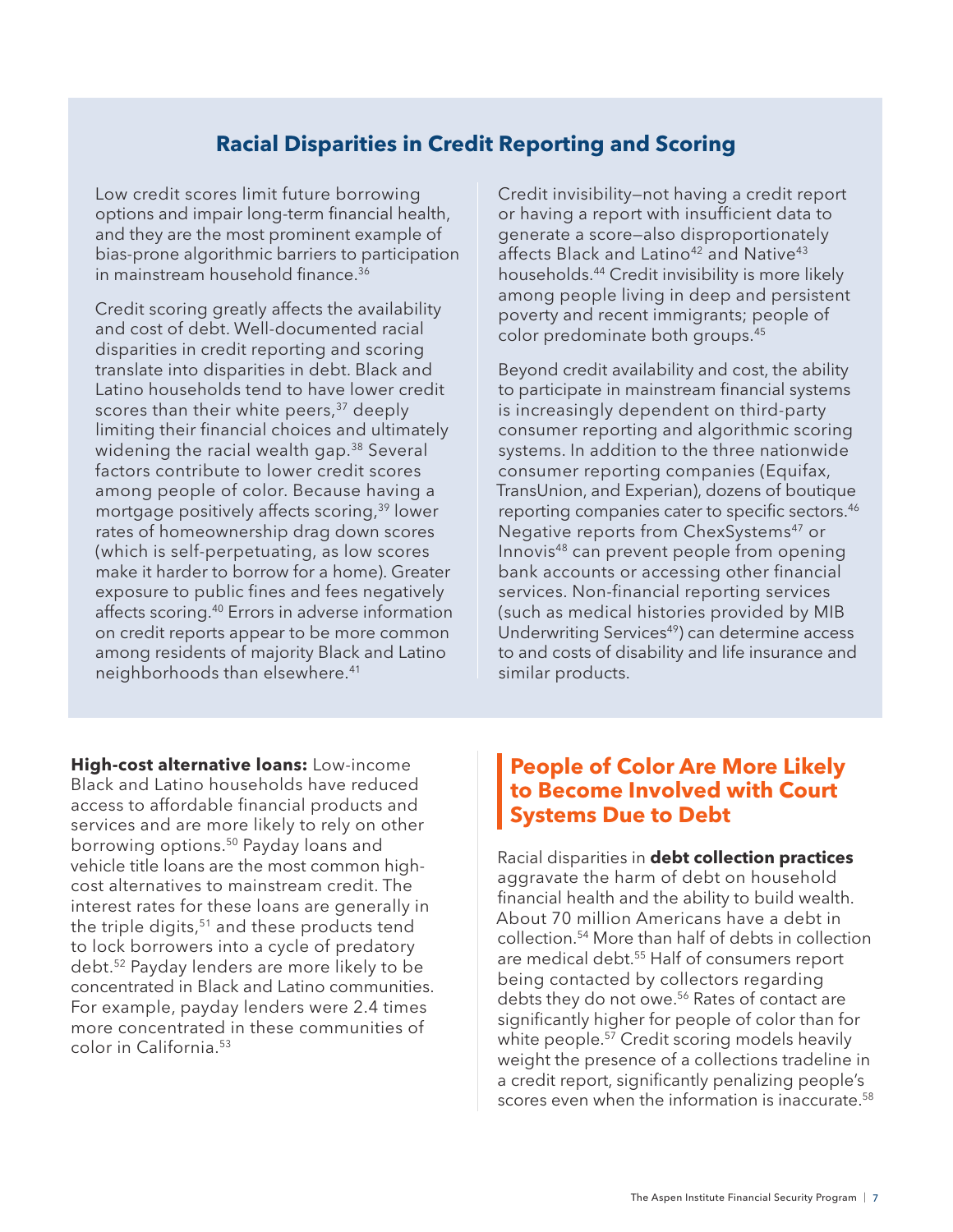<span id="page-9-0"></span>**Debt collections lawsuits** exacerbate the harm from having a debt in collection. A national survey found that 15% of those who had a debt in collection in the preceding year had been sued by a creditor or debt collector.<sup>59</sup> Black consumers tend to be sued over smaller amounts compared to their white peers.<sup>[60](#page-15-0)</sup> Black and Latino consumers face a higher incidence of debt collection lawsuits.<sup>61</sup> More than 70% of debt collection lawsuits end in a judgment against the alleged debtor, $62$  even though debt collectors often do not need to show any proof or records.<sup>[63](#page-15-0)</sup> Court judgments have long-term consequences for financial well-being.<sup>64</sup>

**Bankruptcy** is the principal remedy available to people who cannot repay their debts. Racial disparities affect both the rates of filing for bankruptcy and successful completion. There are significantly higher rates of bankruptcy filings in majority Black ZIP codes than in majority white ones.<sup>65</sup> Yet, a national study found that bankruptcy cases filed in primarily Black neighborhoods were twice as likely to be dismissed as those in white areas.<sup>[66](#page-15-0)</sup> One focus group participant from Washington, DC described how a bankruptcy repayment plan required her to work multiple jobs, and then she learned that her private student loans would still not be forgiven, leaving her feeling hopeless. She also persuaded her four children to go into the military, despite ongoing wars, for the education benefits.

**Imprisonment for unpaid debt**, although rare, is extremely damaging. In 44 states, debtors face the possibility of jail time for not cooperating or abiding by post-judgment proceedings. In 2019, Black residents in New Orleans faced jail time for lack of payment of fines at 1.5 times the rate of their white peers.<sup>67</sup> Black, Latino, and low-income families and communities disproportionately experience these fines and fees.<sup>68</sup> In our focus groups with borrowers struggling to repay debts, one woman shared how a traffic stop for a minor infraction became an arrest, because a judge had issued a "bench warrant"<sup>69</sup> over an unpaid fitness class. She described feelings of stress and shame as well as complications with her jobs and family.

### **People of Color Disproportionately Experience Non-financial Damage from Debt**

People of color in debt are more likely than their white peers to experience negative non-financial consequences related to debt. These include diminished health and well-being and reduced trust in institutions.

Consumer debt is associated with both physical and mental health challenges. A meta-analysis of more than 50 studies of the relationships between health and financial and socioeconomic status found in nearly 80% of the studies a link between being in debt and poorer physical health.<sup>[70](#page-16-0)</sup> Student loan debt appears particularly harmful to mental health.<sup>71</sup> A focus group participant with significant medical debt in collections following a suicide attempt said the debt was an ongoing source of stress and misery, resulting in being afraid to seek more help. Racial debt disparities become disparities in health; negative health outcomes further limit wealth by affecting income and the ability to amass investible sums.

Negative experiences with debt also engender a lack of trust in financial institutions and governments. Lack of trust and lack of money are the top two reasons that unbanked Black and Hispanic/ Latino households do not have bank accounts.<sup>72</sup> Consumer disputes can be both a cause and effect of diminished institutional trust. The Consumer Financial Protection Bureau looked at the rate of consumer dispute flags on credit reports across Census tracts and found that, across all types of debt, disputes were more common in majority Black and majority Hispanic areas than in majority white areas.[73](#page-16-0) Lack of trust in the financial institutions people interact with most regularly can lead people away from these financial institutions,<sup>74</sup> affecting not only borrowing for future asset purchases but also utilization of formal savings mechanisms[.75](#page-16-0)

**People of color in debt are more likely than their white peers to experience negative non-financial consequences related to debt. These include diminished health and well-being and reduced trust in institutions. TH**<br>Ped<br>tha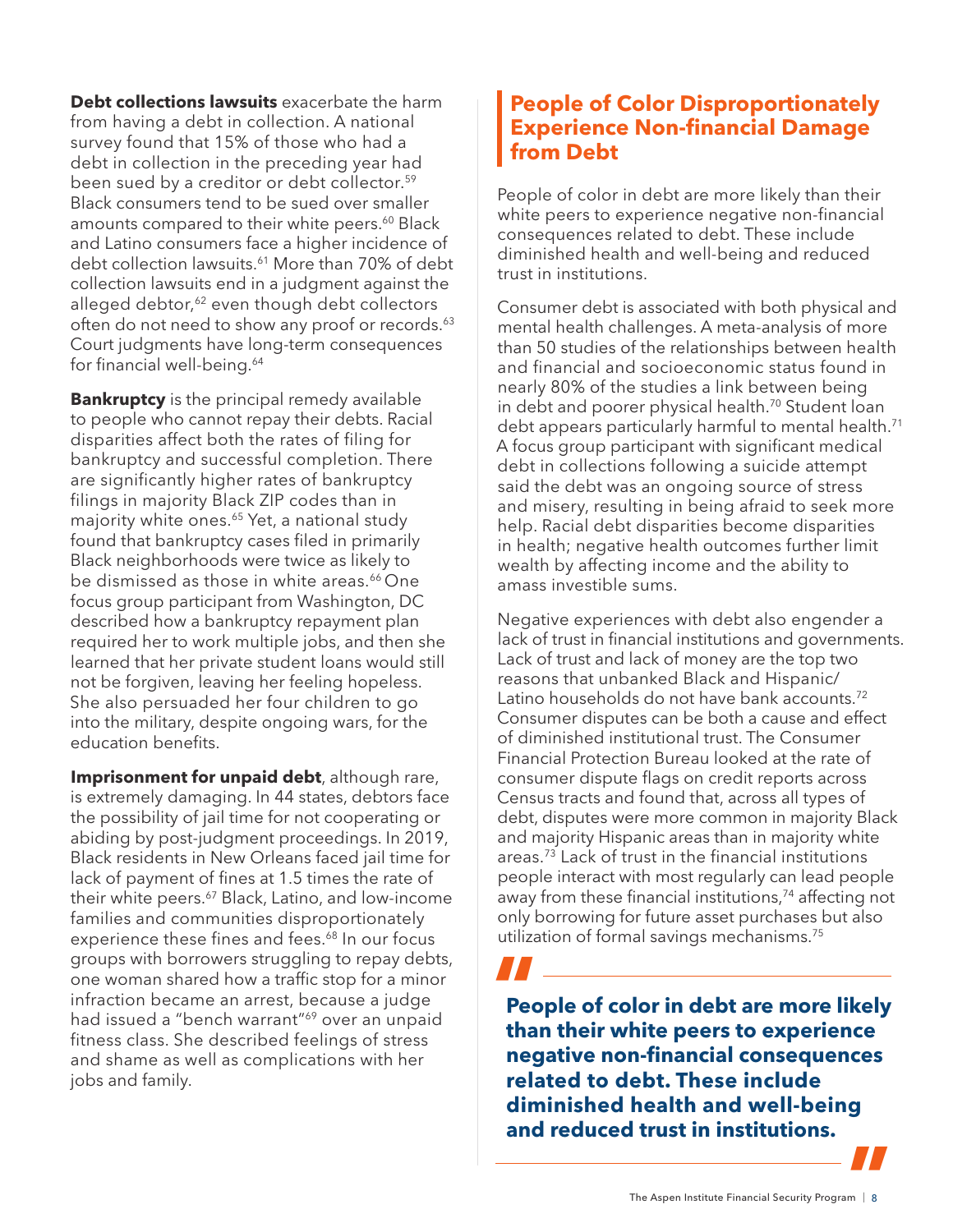# <span id="page-10-0"></span>**Racial Disparities in Debt Disrupt Every Phase of the Wealth-Building Process**

Financial stability, a prerequisite for sustainable wealth-building, is characterized by having routinely positive cash flow (income regularly exceeding core expenses), little or no harmful debt, an ability to build financial cushions such as liquid savings, and access to quality public and workplace benefits providing protection against extraordinary shocks.<sup>[76](#page-16-0)</sup> When these pre-conditions of financial stability are in place, there are three phases to sustainable wealth-building: 1) amassing investible sums through personal savings and transfers from

employers and public institutions; 2) acquiring assets, which requires access, financing, and information and confidence; and 3) protecting the accumulated holdings.

Explore our wealth-building model in more depth in Aspen FSP's recent report: "**[Foundations of a New Wealth Agenda:](https://www.aspeninstitute.org/publications/foundations-of-a-new-wealth-agenda-a-research-primer-on-wealth-building-for-all/)  [A Research Primer on Building Wealth](https://www.aspeninstitute.org/publications/foundations-of-a-new-wealth-agenda-a-research-primer-on-wealth-building-for-all/)  [for All](https://www.aspeninstitute.org/publications/foundations-of-a-new-wealth-agenda-a-research-primer-on-wealth-building-for-all/)**."[77](#page-16-0)

### **Figure 5. Five Conditions - and One Precondition - Support Wealth-Building**

*People need each of the conditions below to be available to them—and at the right time—to build wealth.*

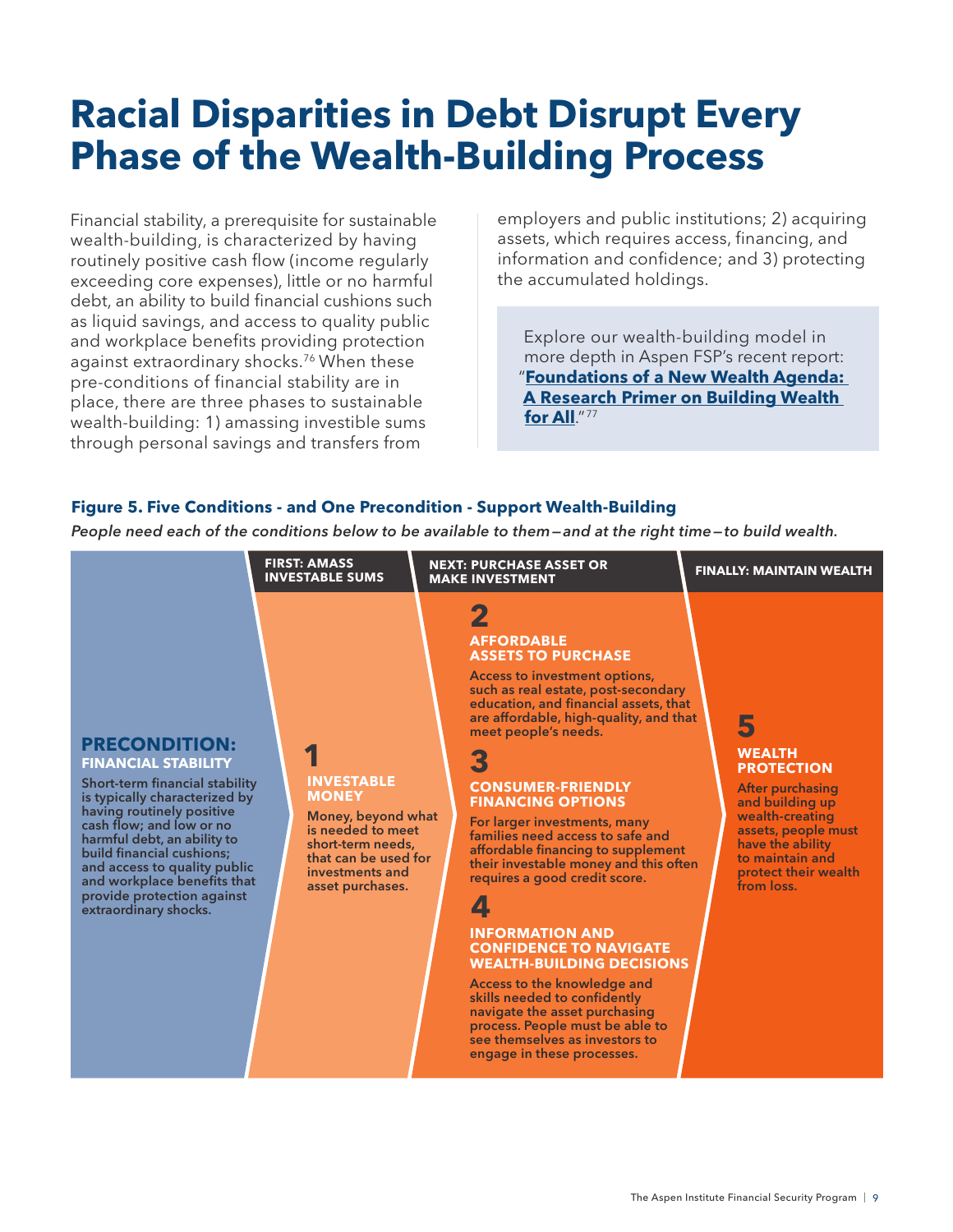<span id="page-11-0"></span>People of color face systemic disadvantages in each of these phases of the wealth-building process and disparities in debt are among the systemic barriers they face. Debts can inhibit amassing investible sums, limit acquisition of assets, and diminish rather than protect the wealth that people of color are able to build.

### **Phase One: Amassing Investible Sums**

Investible sums are savings set aside for wealth accumulation. Debt service burdens driven by the cost of harmful debts can reduce the amount of cash a household can amass in savings, curtailing engagement with wealth-building activities.

Debt service burdens are not distributed evenly by race. Nine percent of Black households have high debt service burdens, defined as debt payments exceeding 40% of monthly income. Incidence is slightly lower for Hispanic/Latino households (8%) and is 6% for white households.<sup>[78](#page-16-0)</sup>

Savings patterns also vary by race. Although 63% of white families in the 2019 SCF reported saving money during the prior 12 months, this was true of only 47% of Black and 45% of Hispanic/Latino families[.79](#page-16-0) Prosperity Now finds similar significant disparities in having sufficient liquid savings to cover at least three months of expenses: this is true for 76% of Asian and 71% of white households but just 47% of Black and 42% of Latino households[.80](#page-16-0)

### **Phase Two: Purchasing Assets**

Successfully converting savings into other assets depends on having access to affordable assets to purchase, consumer-friendly financing options, and the information and confidence needed to navigate wealth-building decisions. Racial disparities in debt, especially negative experiences with harmful debt, affect people of color across all three dimensions.

**Access to affordable assets.** People must have available wealth-building options—such as financial investments, real estate, or business assets—that are affordable, high-quality, and tailored to their needs. Negative experiences with debt can restrict access to acquisition of

assets. For example, people whose debts have led to wage garnishment may be unable to take advantage of the access to wealth-building afforded by workplace-based retirement plans.

**Access to consumer-friendly financing options (when acquisition requires financing).** Not all assets can be purchased outright. Larger purchases such as a vehicle, real estate, or college degree usually require borrowing to supplement investable funds. To be effective for wealth-building, financing needs to be safe and affordable. Access to high-quality financing requires having a good credit score. Negative experiences with debt are often reflected in reduced credit scores that can greatly limit access to safe and affordable financing for asset acquisition. One consequence is that a far larger share of Black and Latino households reports not being able to get the credit they need. Among those who applied for credit in 2019, 26% of Black respondents said they were denied credit or received less than requested, compared to 23% of Latino respondents and 15% of whites.<sup>[81](#page-16-0)</sup>

**Information and confidence about one's ability to navigate investment and wealth-building decisions.** Information on its own is inadequate to build wealth, but people must have access to the knowledge and skills needed to navigate confidently the often complex and overwhelming asset purchasing process.<sup>82</sup> Moreover, people must see themselves as investors capable of engaging in assset purchases and investments.<sup>83</sup> Negative experiences with debt can make interactions with financial institutions fraught with both doubt and anger. Prior bad experiences with debt can also undermine confidence and reduce self-efficacy, adversely affecting all decisionmaking regarding investment in assets. Distrust of financial institutions, often based on personal and family experience, is a concern shared not only by Black and Latino people, but also Native people<sup>84</sup> and immigrants.<sup>[85](#page-16-0)</sup>

### **Phase Three: Protecting Acquired Wealth**

People must also have the ability to protect their accumulated wealth from loss. Wealth protection involves risk management related to safety, longevity, health, financial and real estate markets, and, increasingly, climate change.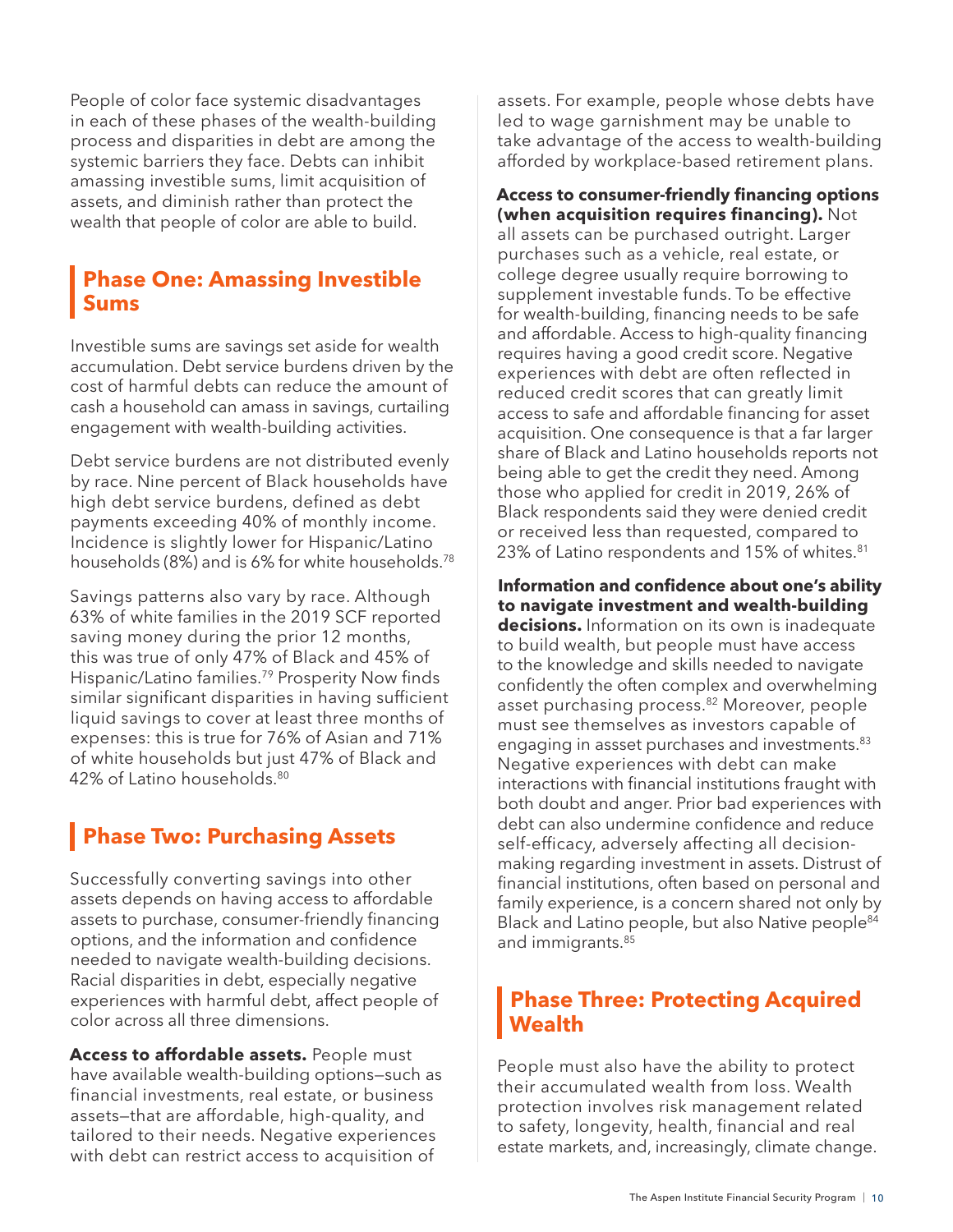<span id="page-12-0"></span>Wealth protection can take the form of insurance and of public policies regulating financial services and protecting consumers and investors.

As with debt, there are racial disparities in wealth protection. Decades of wealth-stripping policies have hurt Black and Latino families and chipped away at their holdings. Foreclosure processes following the Great Recession targeted Black

and Latino neighborhoods.<sup>86</sup> Forbearance programs created to mitigate negative financial effects of the COVID-19 pandemic tended not to enroll eligible Black and Latino homeowners and mostly reached white households.<sup>87</sup> The differential experience of people of color with bankruptcy proceedings further undermines wealth protection.<sup>88</sup>

# **Conclusion and Call to Action**

The contribution of racial disparities in debt to racial wealth gaps cannot be overstated. No level of commitment, creativity, or resources will make substantive progress on increasing the wealth of households of color without attention to—and scaled solutions for—the racial disparities associated with debt. The lived experience for families of color is that debt undermines positive progress in all phases of wealth creation: saving funds, investing in assets, and protecting those assets.

Over the next year, Aspen FSP will continue our investigation into the most promising solutions to dramatically increase the wealth of people and families who have the least. Using the data and insights gathered in this brief, we will include debt solutions as a foundational component of our work. We do this with optimism, because there are powerful solutions present in both the marketplace and the public policy spheres that are backed with compelling evidence that they would significantly reduce racial wealth gaps. For example:

**Cancel federal student loan debt.** Cancelling large amounts of federal student loan debt per borrower would substantially reduce the Black/white wealth gap. One study found that

# **11**<br>No<br>or

**No level of commitment, creativity, or resources will make substantive progress on increasing the wealth of households of color without attention to—and scaled solutions for—the racial disparities associated with debt. "**

broad-based student loan cancellation would immediately increase the wealth of Black households by about 40%.<sup>89</sup> Aspen FSP recommends that federal policymakers cancel at least \$30,000 of federal student loan debt for all borrowers, in order to eliminate debt for those who have been most harmed, close racial wealth gaps, and set 43 million people on more sustainable paths to building wealth.<sup>[90](#page-16-0)</sup>

### **Massively increase access to homeownership and high-quality mortgages for people of**

**color,** particularly Black and Native homebuyers. This involves policy and market leaders, as well as philanthropic and nonprofit institutions, to act on a variety of fronts, from increasing targeted down payment assistance funds to improving access to small balance mortgage loans to public and private investments in building modestly-sized, lower-cost "starter homes" that are currently difficult to produce. Increasing fair lending supervision and enforcement is critical to root out racial disparities in mortgage costs and home appraisals and ensure that these efforts are as effective as possible in closing racial wealth gaps.

### **Increase access to insured, affordable health**

**care.** This requires implementing Medicaid expansion in every state, limiting high-deductible insurance plans, and strengthening hospitals' mandatory charity care programs. It could also include new regulations on how health care institutions can try to collect on medical debts, exclusion of medical debts from credit reports and scores, expanding the "essential benefits" established by the Affordable Care Act, or implementing policies such as Medicare for All, that would completely transform healthcare service delivery in the United States.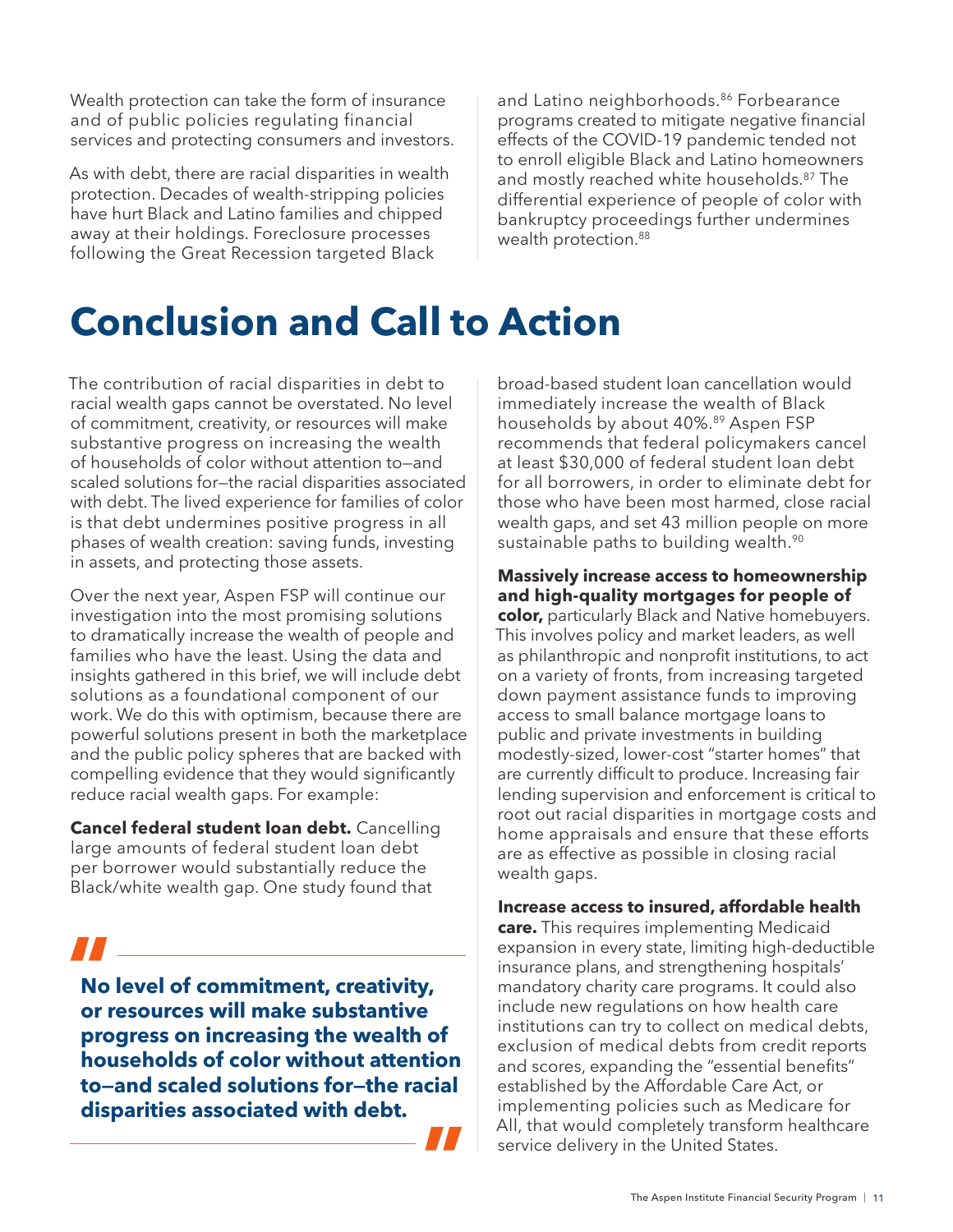<span id="page-13-0"></span>**Eliminate most public fines and fees and stop issuing bench warrants for unpaid fines and fees.** State and local policymakers must ensure that remaining fines and fees are not predatory debt traps and that any amounts levied on individuals are commensurate to their income and family needs.

Just as racial disparities in asset ownership and appreciation have deep roots and broad consequences, racial disparities in debt are pervasive, systematic, and destructive. Although the problems associated with debt are not small, we are profoundly optimistic about the development and expansion of solutions that will ultimately improve the net worth of households of color in this country and lead to new and durable wealth opportunities.

# **Methodology**

In developing this report, Aspen FSP drew upon a variety of sources, including:

- A traditional literature review of research in economics, sociology, and public policy on consumer debt, racial disparities in assets and debt, and financial security more broadly.
- Analysis of the Federal Reserve's 2019 Survey of Consumer Finances data from 2019.
- An internal synthesis of our own key findings from dozens of expert interviews conducted between 2016-2018, using transcripts, contemporaneous notes, and internal presentations.
- Areview of the transcripts of four consumer focus groups conducted in 2018 in Baltimore and Washington, DC.
- Insights from Aspen FSP's Consumer Insights Collaborative members about barriers to wealth-building in the communities that member organizations serve.

Learn more about the [focus group participants' experiences](https://www.aspeninstitute.org/blog-posts/real-stories-of-unmanageable-debt/). For more information about the [Consumer Insights Collaborative](https://www.aspeninstitute.org/programs/financial-security-program/consumer-insights-collaborative/) members and their clients click here.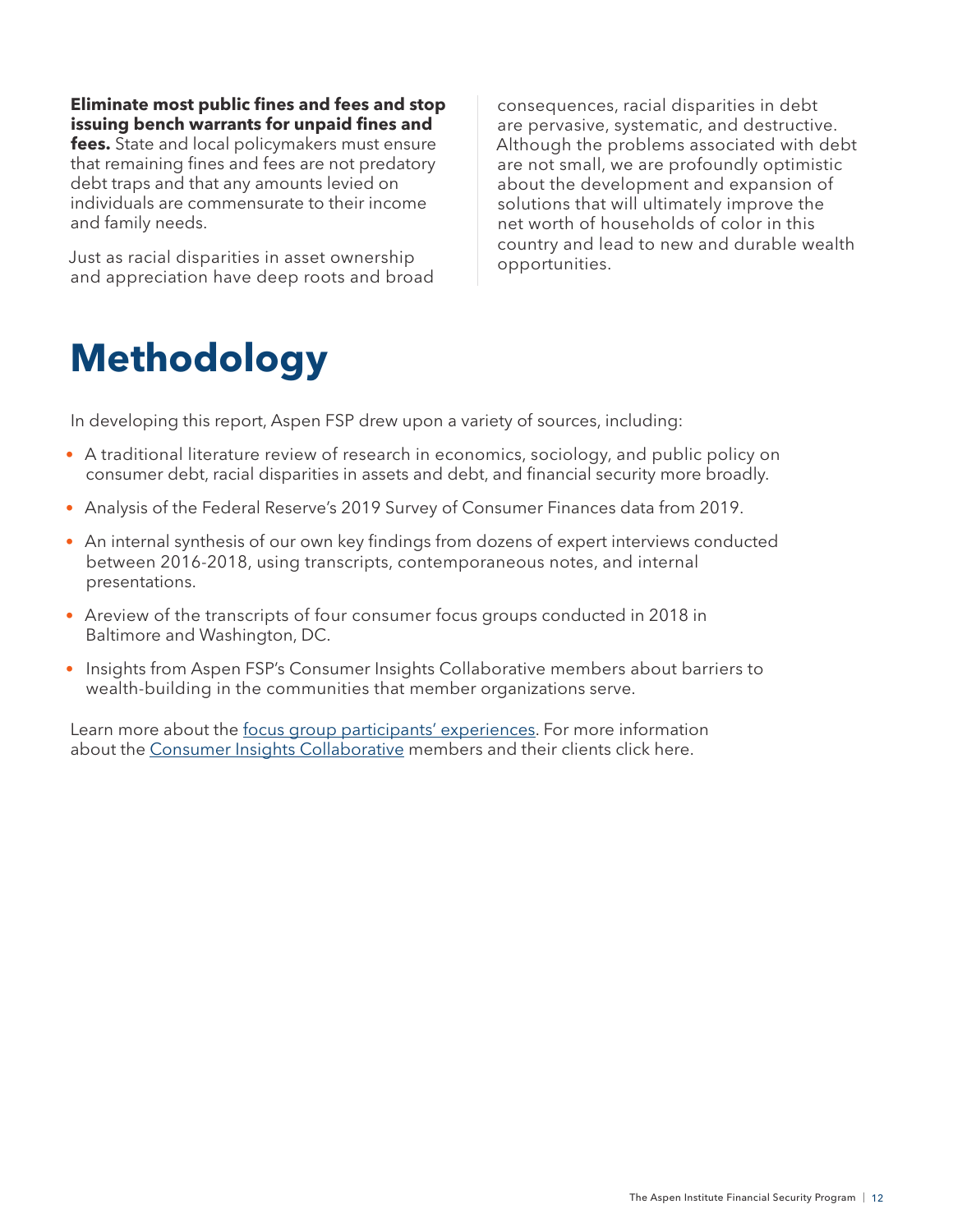## <span id="page-14-0"></span>**Endnotes**

- [1](#page-2-0) Moss, Emily, et al. "The Black-white wealth gap left Black households more vulnerable." The Brookings Institution. December 8, 2020. [https://www.brookings.edu/blog/up](https://www.brookings.edu/blog/up-front/2020/12/08/the-black-white-wealth-gap-left-black-households-more-vulnerable/)[front/2020/12/08/the-black-white-wealth-gap-left-black](https://www.brookings.edu/blog/up-front/2020/12/08/the-black-white-wealth-gap-left-black-households-more-vulnerable/)[households-more-vulnerable/.](https://www.brookings.edu/blog/up-front/2020/12/08/the-black-white-wealth-gap-left-black-households-more-vulnerable/)
- [2](#page-2-0) Neal, Michael, Jung Hyun Choi, and John Walsh. "Before the Pandemic, Homeowners of Color Faced Structural Barriers to the Benefits of Homeownership." Urban Institute. August 2020. [https://www.urban.org/sites/default/files/publication/102781/](https://www.urban.org/sites/default/files/publication/102781/before-the-pandemic-homeowners-of-color-faced-structural-barriers-to-the-benefits-of-homeownership.pdf) [before-the-pandemic-homeowners-of-color-faced-structural](https://www.urban.org/sites/default/files/publication/102781/before-the-pandemic-homeowners-of-color-faced-structural-barriers-to-the-benefits-of-homeownership.pdf)[barriers-to-the-benefits-of-homeownership.pdf](https://www.urban.org/sites/default/files/publication/102781/before-the-pandemic-homeowners-of-color-faced-structural-barriers-to-the-benefits-of-homeownership.pdf).
- [3](#page-2-0) Federal Reserve System. "Survey of Consumer Finances (SCF)." Federal Reserve System. November 4, 2021. [https://www.](https://www.federalreserve.gov/econres/scfindex.htm) [federalreserve.gov/econres/scfindex.htm](https://www.federalreserve.gov/econres/scfindex.htm).
- [4](#page-2-0) Perry, Andre, and Carl Romer. "Student debt cancellation should consider wealth, not income." The Brookings Institution. July 12, 2021. [https://www.brookings.edu/essay/student-debt](https://www.brookings.edu/essay/student-debt-cancellation-should-consider-wealth-not-income/)[cancellation-should-consider-wealth-not-income/](https://www.brookings.edu/essay/student-debt-cancellation-should-consider-wealth-not-income/).
- [5](#page-3-0) Wealth disparities manifest not only across different races but also across personal characteristics that include gender and sexuality, citizenship status, health and disability, and age. Many people share more than one of these characteristics and are affected by each in complex and compounding ways. Women of color, for example, face multiple challenges affecting their financial lives, from earnings to borrowing to building wealth.
- [6](#page-3-0) Although the Federal Reserve's Survey of Consumer Finances provides the most complete picture of household wealth of any long-running public survey, it aggregates into "Other" the data about people who are Asian and Pacific Islander, American Indian and Alaska Natives, multiracial people, and those of other races. Consequently, there is little comprehensive data on the debt and wealth profiles of members of those groups. This is a serious limitation to researchers' ability to understand the debts and assets of a significant and growing portion of the US population; it also limits policymakers' ability to implement effective, inclusive solutions.
- [7](#page-3-0) National Bureau of Economic Research. "Business Cycle Dating Committee Announcement June 8, 2020." June 8, 2020. [https://www.nber.org/news/business-cycle-dating-committee](https://www.nber.org/news/business-cycle-dating-committee-announcement-june-8-2020)[announcement-june-8-2020](https://www.nber.org/news/business-cycle-dating-committee-announcement-june-8-2020).
- [8](#page-3-0) Aspen FSP analysis of 2019 Survey of Consumer Finances data.
- [9](#page-3-0) Ibid.
- 10 Hanifa, Raheem. "High-Income Black Homeowners Receive Higher Interest Rates than Low-Income White Homeowners." Housing Perspectives. February 16, 2021. [https://www.jchs.](https://www.jchs.harvard.edu/blog/high-income-black-homeowners-receive-higher-interest-rates-low-income-white-homeowners) [harvard.edu/blog/high-income-black-homeowners-receive](https://www.jchs.harvard.edu/blog/high-income-black-homeowners-receive-higher-interest-rates-low-income-white-homeowners)[higher-interest-rates-low-income-white-homeowners.](https://www.jchs.harvard.edu/blog/high-income-black-homeowners-receive-higher-interest-rates-low-income-white-homeowners)
- 11 Bartlett, Robert, et al. "Consumer-Lending Discrimination in the FinTech Era" (working paper). National Bureau of Economic Research. June 2019. [https://www.nber.org/papers/w25943.](https://www.nber.org/papers/w25943)
- [12](#page-5-0) Federal Reserve Bank of Minneapolis. "From the Center for Indian Country Development: New study shows Native Americans face higher-priced mortgage rates." October 2, 2019. [https://www.minneapolisfed.org/news-releases/2019/](https://www.minneapolisfed.org/news-releases/2019/new-study-shows-native-americans-face-higher-priced-mortgage-rates) [new-study-shows-native-americans-face-higher-priced](https://www.minneapolisfed.org/news-releases/2019/new-study-shows-native-americans-face-higher-priced-mortgage-rates)[mortgage-rates.](https://www.minneapolisfed.org/news-releases/2019/new-study-shows-native-americans-face-higher-priced-mortgage-rates)
- 13 Aspen FSP analysis of 2019 SCF data.
- [14](#page-5-0) Ibid.
- [15](#page-5-0) Ibid.
- 16 Perry, Andre, Marshall Steinbaum, and Carl Romer. "Student loans, the racial wealth divide, and why we need full student debt cancellation." The Brookings Institution. July 23, 2021. [https://www.brookings.edu/research/student-loans-the](https://www.brookings.edu/research/student-loans-the-racial-wealth-divide-and-why-we-need-full-student-debt-cancellation/)[racial-wealth-divide-and-why-we-need-full-student-debt](https://www.brookings.edu/research/student-loans-the-racial-wealth-divide-and-why-we-need-full-student-debt-cancellation/)[cancellation/](https://www.brookings.edu/research/student-loans-the-racial-wealth-divide-and-why-we-need-full-student-debt-cancellation/).
- [17](#page-5-0) Demos. "Latinos, Student Debt, and Financial Security." October 16, 2016. [https://www.demos.org/sites/default/](https://www.demos.org/sites/default/files/publications/Latinos%20Student%20Debt%20and%20Financial%20Security.pdf) [files/publications/Latinos%20Student%20Debt%20and%20](https://www.demos.org/sites/default/files/publications/Latinos%20Student%20Debt%20and%20Financial%20Security.pdf) [Financial%20Security.pdf](https://www.demos.org/sites/default/files/publications/Latinos%20Student%20Debt%20and%20Financial%20Security.pdf).
- [18](#page-6-0) Eggleston, Jonathan, and Donald Hays. "Many U.S. Households Do Not Have Biggest Contributors to Wealth: Home Equity and Retirement Accounts." US Bureau of the Census. 27 August 2019. [https://www.census.gov/library/stories/2019/08/gaps-in](https://www.census.gov/library/stories/2019/08/gaps-in-wealth-americans-by-household-type.html)[wealth-americans-by-household-type.html.](https://www.census.gov/library/stories/2019/08/gaps-in-wealth-americans-by-household-type.html)
- [19](#page-6-0) Asante-Muhammad, Dedrick., and Sally Sim. "Racial Wealth Snapshot: Asian Americans and the Racial Wealth Divide." NCRC. 14 May 2020[.](https://ncrc.org/racial-wealth-snapshot-asian-americans-and-the-racial-wealth-divide/%23_ftn21) [https://ncrc.org/racial-wealth-snapshot](https://ncrc.org/racial-wealth-snapshot-asian-americans-and-the-racial-wealth-divide/)[asian-americans-and-the-racial-wealth-divide/.](https://ncrc.org/racial-wealth-snapshot-asian-americans-and-the-racial-wealth-divide/)
- [20](#page-6-0) Weller, Christian, and Jeffrey Thompson. "Wealth Inequality Among Asian Americans Greater Than Among Whites." Center for American Progress. 20 December 2016. [https://](https://americanprogress.org/article/wealth-inequality-among-asian-americans-greater-than-among-whites/) [americanprogress.org/article/wealth-inequality-among-asian](https://americanprogress.org/article/wealth-inequality-among-asian-americans-greater-than-among-whites/)[americans-greater-than-among-whites/.](https://americanprogress.org/article/wealth-inequality-among-asian-americans-greater-than-among-whites/)
- [21](#page-6-0) Weller and Thompson, 2016.
- 22 Eisenberg, Richard. "Money Challenges and Triumphs of Asian Americans." *Next Avenue*. 26 August 2016[.](https://www.nextavenue.org/financial-challenges-triumphs-asian-americans/) [https://](https://www.nextavenue.org/financial-challenges-triumphs-asian-americans/) [www.nextavenue.org/financial-challenges-triumphs-asian](https://www.nextavenue.org/financial-challenges-triumphs-asian-americans/)[americans/.](https://www.nextavenue.org/financial-challenges-triumphs-asian-americans/)
- [23](#page-6-0) Chang, Mariko, and Meizhu Lui. "Lifting as We Climb: Women of Color, Wealth, and America's Future." Insight Center for Community and Economic Development, 2010.
- [24](#page-6-0) US Bureau of the Census, American Community Survey 2019. See [Census Table Results](about:blank) available at [https://data.](https://data.census.gov/cedsci/table?q=S0201&t=001%20-%20Total%20population%3A006%20-%20American%20Indian%20and%20Alaska%20Native%20alone&tid=ACSSPP1Y2019.S0201) [census.gov/cedsci/table?q=S0201&t=001%20-%20Total%20](https://data.census.gov/cedsci/table?q=S0201&t=001%20-%20Total%20population%3A006%20-%20American%20Indian%20and%20Alaska%20Native%20alone&tid=ACSSPP1Y2019.S0201) [population%3A006%20-%20American%20Indian%20and%20](https://data.census.gov/cedsci/table?q=S0201&t=001%20-%20Total%20population%3A006%20-%20American%20Indian%20and%20Alaska%20Native%20alone&tid=ACSSPP1Y2019.S0201) [Alaska%20Native%20alone&tid=ACSSPP1Y2019.S0201](https://data.census.gov/cedsci/table?q=S0201&t=001%20-%20Total%20population%3A006%20-%20American%20Indian%20and%20Alaska%20Native%20alone&tid=ACSSPP1Y2019.S0201).
- [25](#page-6-0) Urban Institute. "Credit Health during the COVID-19 Pandemic." February 2021. [https://apps.urban.org/features/credit-health](https://apps.urban.org/features/credit-health-during-pandemic/)[during-pandemic/](https://apps.urban.org/features/credit-health-during-pandemic/).
- [26](#page-6-0) Martinchek, Kassandra, and Alexander Carther. "Native Communities Face Sustained Challenges to Building Financial Resilience." Urban Institute. February 25, 2021. [https://www.](https://www.urban.org/urban-wire/native-communities-face-sustained-challenges-building-financial-resilience) [urban.org/urban-wire/native-communities-face-sustained](https://www.urban.org/urban-wire/native-communities-face-sustained-challenges-building-financial-resilience)[challenges-building-financial-resilience](https://www.urban.org/urban-wire/native-communities-face-sustained-challenges-building-financial-resilience).
- [27](#page-6-0) Feir, D.L., and Laura Cattaneo. "The Higher Price of Mortgage Financing for Native Americans." Center for Indian Country Development, Federal Reserve Bank of Minneapolis. [https://www.minneapolisfed.org/research/](https://www.minneapolisfed.org/research/cicd-working-paper-series/201906-the-higher-price-of-mortgage-financing-for-native-americans) [cicd-working-paper-series/201906-the-higher-price-of](https://www.minneapolisfed.org/research/cicd-working-paper-series/201906-the-higher-price-of-mortgage-financing-for-native-americans)[mortgage-financing-for-native-americans.](https://www.minneapolisfed.org/research/cicd-working-paper-series/201906-the-higher-price-of-mortgage-financing-for-native-americans)
- [28](#page-7-0) Additional insights from the Aspen FSP focus groups are available online at [https://www.aspeninstitute.org/blog-posts/](https://www.aspeninstitute.org/blog-posts/real-stories-of-unmanageable-debt/) [real-stories-of-unmanageable-debt/](https://www.aspeninstitute.org/blog-posts/real-stories-of-unmanageable-debt/).
- [29](#page-7-0) Rosato, Donna. "What Medical Debt Does to Your Credit Score." *Consumer Reports*. July 26, 2018. [https://www.](https://www.consumerreports.org/credit-scores-reports/what-medical-debt-does-to-your-credit-score/) [consumerreports.org/credit-scores-reports/what-medical](https://www.consumerreports.org/credit-scores-reports/what-medical-debt-does-to-your-credit-score/)[debt-does-to-your-credit-score/.](https://www.consumerreports.org/credit-scores-reports/what-medical-debt-does-to-your-credit-score/)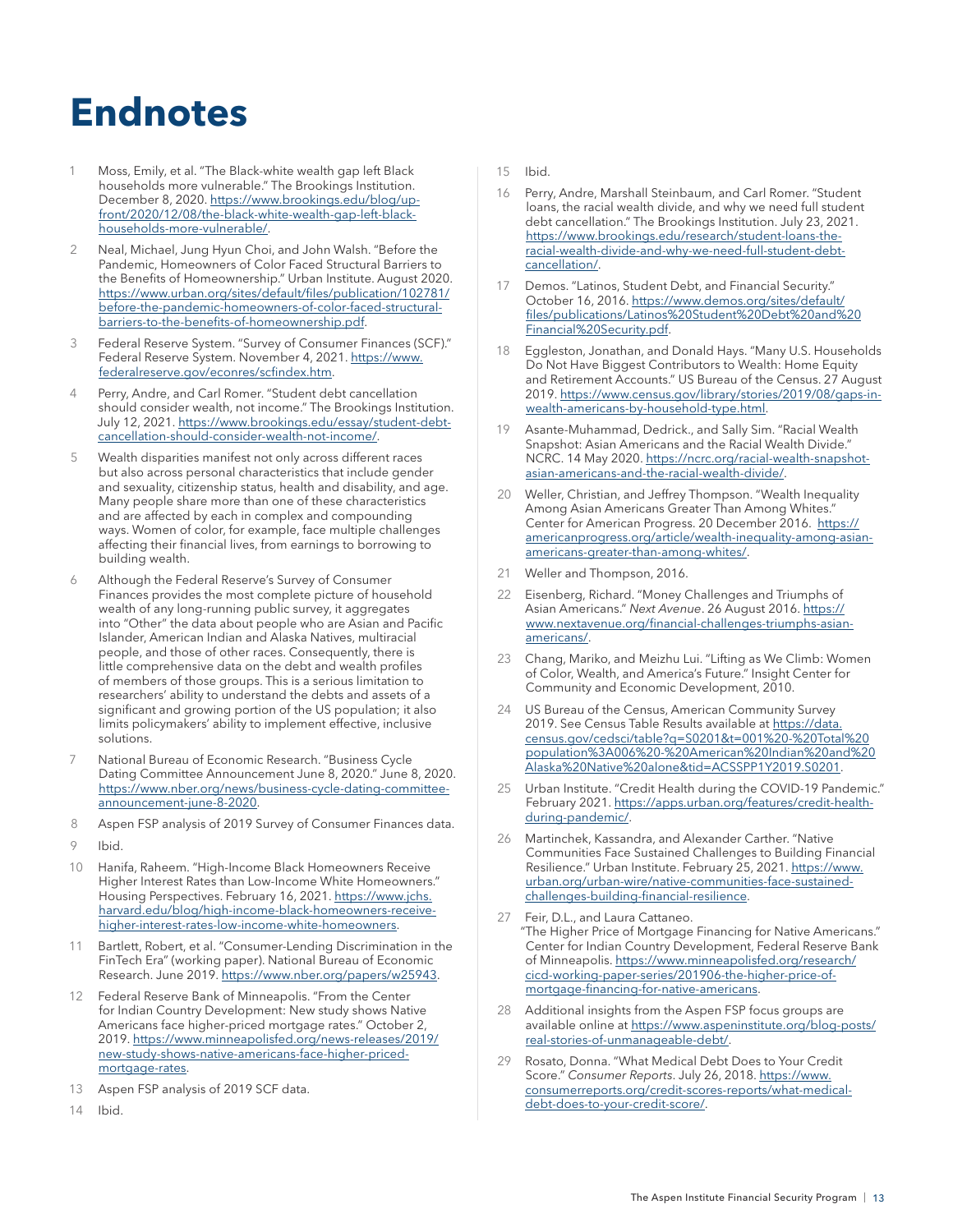- <span id="page-15-0"></span>[30](#page-7-0) McKernan, Signe-Mary, Steven Brown, and Genevieve Kenney. "Past-due medical debt a problem, especially for Black Americans." Urban Institute. March 27, 2017. [https://](https://www.urban.org/urban-wire/past-due-medical-debt-problem-especially-black-americans) [www.urban.org/urban-wire/past-due-medical-debt-problem](https://www.urban.org/urban-wire/past-due-medical-debt-problem-especially-black-americans)[especially-black-americans.](https://www.urban.org/urban-wire/past-due-medical-debt-problem-especially-black-americans)
- [31](#page-7-0) Kluender, Raymond, Neale Mahoney, Francis Wong, et al. "Medical Debt in the US, 2009-2020." 2021; 326 (3). *Journal of the American Medical Association*. [https://jamanetwork.com/](https://jamanetwork.com/journals/jama/article-abstract/2782187) [journals/jama/article-abstract/2782187](https://jamanetwork.com/journals/jama/article-abstract/2782187).
- [32](#page-7-0) Hansen, Kiese, and Joanna Smith-Ramani. "Set Up to Fail: Fines, Fees & Financial Insecurity." Asset Funders Network. January 28, 2021. [https://www.aspeninstitute.org/wp-content/](https://www.aspeninstitute.org/wp-content/uploads/2021/01/2020-AFN-FinesandFees.pdf) [uploads/2021/01/2020-AFN-FinesandFees.pdf.](https://www.aspeninstitute.org/wp-content/uploads/2021/01/2020-AFN-FinesandFees.pdf)
- [33](#page-7-0) Ibid.
- [34](#page-7-0) Sanders, Cortney, and Michael Leachman. "Step One to an Antiracist State Revenue Policy: Eliminate Criminal Justice Fees and Reform Fines." Center on Budget and Policy Priorities. September 17, 2021. [https://www.cbpp.org/research/state](https://www.cbpp.org/research/state-budget-and-tax/step-one-to-an-antiracist-state-revenue-policy-eliminate-criminal)[budget-and-tax/step-one-to-an-antiracist-state-revenue-policy](https://www.cbpp.org/research/state-budget-and-tax/step-one-to-an-antiracist-state-revenue-policy-eliminate-criminal)[eliminate-criminal](https://www.cbpp.org/research/state-budget-and-tax/step-one-to-an-antiracist-state-revenue-policy-eliminate-criminal).
- [35](#page-7-0) Jones, Priya Sarathy. "'The Other America': How Fines and Fees Perpetuate Systemic Racism." Fines and Fees Justice Center. June 16, 2020. [https://finesandfeesjusticecenter.](https://finesandfeesjusticecenter.org/2020/06/16/the-other-america-how-fines-and-fees-perpetuate-injustice/) [org/2020/06/16/the-other-america-how-fines-and-fees](https://finesandfeesjusticecenter.org/2020/06/16/the-other-america-how-fines-and-fees-perpetuate-injustice/)[perpetuate-injustice/.](https://finesandfeesjusticecenter.org/2020/06/16/the-other-america-how-fines-and-fees-perpetuate-injustice/)
- [36](#page-8-0) Martinez, Emmanuel, and Lauren Kirchner. "The Secret Bias Hidden in Mortgage-Approval Algorithms." *The Markup*. August 25, 2021. [https://themarkup.org/denied/2021/08/25/](https://themarkup.org/denied/2021/08/25/the-secret-bias-hidden-in-mortgage-approval-algorithms) [the-secret-bias-hidden-in-mortgage-approval-algorithms](https://themarkup.org/denied/2021/08/25/the-secret-bias-hidden-in-mortgage-approval-algorithms).
- [37](#page-8-0) Leonhardt, Megan. "Black and Hispanic Americans often have lower credit scores- here's why they're hit harder." January 28, 2021. [https://www.cnbc.com/2021/01/28/black-and-hispanic](https://www.cnbc.com/2021/01/28/black-and-hispanic-americans-often-have-lower-credit-scores.html)[americans-often-have-lower-credit-scores.html](https://www.cnbc.com/2021/01/28/black-and-hispanic-americans-often-have-lower-credit-scores.html).
- 38 Ratcliffe, Caroline, and Steven Brown. "Credit scores perpetuate racial disparities, even in America's most prosperous cities." Urban Institute. November 20, 2017. [https://www.urban.org/urban-wire/credit-scores-perpetuate](https://www.urban.org/urban-wire/credit-scores-perpetuate-racial-disparities-even-americas-most-prosperous-cities)[racial-disparities-even-americas-most-prosperous-cities](https://www.urban.org/urban-wire/credit-scores-perpetuate-racial-disparities-even-americas-most-prosperous-cities).
- 39 Nykiel, Teddy, and Bev O'Shea. "How Does a Mortgage Affect Your Credit Score?" *NerdWallet*. September 20, 2021. [https://](https://www.nerdwallet.com/article/finance/mortgage-credit-report-affect-score) [www.nerdwallet.com/article/finance/mortgage-credit-report](https://www.nerdwallet.com/article/finance/mortgage-credit-report-affect-score)[affect-score](https://www.nerdwallet.com/article/finance/mortgage-credit-report-affect-score).
- [40](#page-8-0) Hansen & Smith-Ramani. "Set Up to Fail."
- [41](#page-8-0) Consumer Financial Protection Bureau. "Disputes on Consumer Credit Reports. October 2021. [https://www.](https://www.consumerfinance.gov/documents/10208/cfpb_disputes-on-consumer-credit-reports_report_2021-11.pdf) [consumerfinance.gov/documents/10208/cfpb\\_disputes-on](https://www.consumerfinance.gov/documents/10208/cfpb_disputes-on-consumer-credit-reports_report_2021-11.pdf)[consumer-credit-reports\\_report\\_2021-11.pdf.](https://www.consumerfinance.gov/documents/10208/cfpb_disputes-on-consumer-credit-reports_report_2021-11.pdf)
- [42](#page-8-0) Leonhardt. "Black and Hispanic Americans."
- 43 Dimitrova-Grajzl, et al. "Consumer Credit on American Indian Reservations."
- [44](#page-8-0) Scarbrough, Michele. "Who are the Credit Invisible?" Consumer Financial Protection Bureau. December 12, 2016. [https://www.consumerfinance.gov/about-us/blog/who-are](https://www.consumerfinance.gov/about-us/blog/who-are-credit-invisible/)[credit-invisible/](https://www.consumerfinance.gov/about-us/blog/who-are-credit-invisible/).
- 45 Ibid.
- [46](#page-8-0) Consumer Financial Protection Bureau. "List of consumer reporting companies." Accessed December 28, 2021. [https://](https://www.consumerfinance.gov/consumer-tools/credit-reports-and-scores/consumer-reporting-companies/companies-list/) [www.consumerfinance.gov/consumer-tools/credit-reports](https://www.consumerfinance.gov/consumer-tools/credit-reports-and-scores/consumer-reporting-companies/companies-list/)[and-scores/consumer-reporting-companies/companies-list/](https://www.consumerfinance.gov/consumer-tools/credit-reports-and-scores/consumer-reporting-companies/companies-list/).
- 47 ChexSystems, Inc. "About ChexSystems." Accessed December 28, 2021. https://www.chexsystems.com.
- 48 Innovis. "Welcome to Innovis Business Solutions." Accessed December 28, 2021. [https://innovis.com/business/](https://innovis.com/business/businessOverview) [businessOverview](https://innovis.com/business/businessOverview).
- [49](#page-8-0) MIB Group, Inc. "The Facts About MIB's Underwriting Services." Accessed December 28, 2021. [https://www.mib.com/facts\\_](https://www.mib.com/facts_about_mib.html) [about\\_mib.html.](https://www.mib.com/facts_about_mib.html)
- [50](#page-8-0) Leonhardt. "Black and Hispanic Americans."
- [51](#page-8-0) Standaert, Diane, Delvin Davis, and Charla Rios. "Payday and Used Car Title Lenders Drain Nearly \$8 Billion in Fees Every Year." Center for Responsible Lending. Updated April 2019. [https://www.responsiblelending.org/research-publication/](https://www.responsiblelending.org/research-publication/payday-and-car-title-lenders-drain-8-billion-fees-every-year) [payday-and-car-title-lenders-drain-8-billion-fees-every-year](https://www.responsiblelending.org/research-publication/payday-and-car-title-lenders-drain-8-billion-fees-every-year).
- [52](#page-8-0) Federal Trade Commission. "What To Know About Payday and Car Title Loans." May 2021. [https://www.consumer.ftc.gov/](https://www.consumer.ftc.gov/articles/what-know-about-payday-and-car-title-loans) [articles/what-know-about-payday-and-car-title-loans](https://www.consumer.ftc.gov/articles/what-know-about-payday-and-car-title-loans).
- [53](#page-8-0) Center for Responsible Lending. "Payday and Vehicle Title Lending Disproportionately Harm Communities of Color, Exploiting and Perpetuating the Racial Wealth Gap." November 2020. [https://www.responsiblelending.org/sites/default/files/](https://www.responsiblelending.org/sites/default/files/nodes/files/research-publication/crl-payday-cartitle-comm-of-color-nov2020.pdf) [nodes/files/research-publication/crl-payday-cartitle-comm-of](https://www.responsiblelending.org/sites/default/files/nodes/files/research-publication/crl-payday-cartitle-comm-of-color-nov2020.pdf)[color-nov2020.pdf](https://www.responsiblelending.org/sites/default/files/nodes/files/research-publication/crl-payday-cartitle-comm-of-color-nov2020.pdf).
- [54](#page-8-0) Consumer Financial Protection Bureau. "CFPB Survey Finds Over One-In-Four Consumers Contacted by Debt Collectors Feel Threatened." January 12, 2017. [https://www.](https://www.consumerfinance.gov/about-us/newsroom/cfpb-survey-finds-over-one-four-consumers-contacted-debt-collectors-feel-threatened/) [consumerfinance.gov/about-us/newsroom/cfpb-survey-finds](https://www.consumerfinance.gov/about-us/newsroom/cfpb-survey-finds-over-one-four-consumers-contacted-debt-collectors-feel-threatened/)[over-one-four-consumers-contacted-debt-collectors-feel](https://www.consumerfinance.gov/about-us/newsroom/cfpb-survey-finds-over-one-four-consumers-contacted-debt-collectors-feel-threatened/)[threatened/](https://www.consumerfinance.gov/about-us/newsroom/cfpb-survey-finds-over-one-four-consumers-contacted-debt-collectors-feel-threatened/).
- [55](#page-8-0) Consumer Financial Protection Bureau. "Consumer Experiences with Debt Collection: Findings from the CFPB's Survey of Consumer Views on Debt." January 2017. [https://](https://files.consumerfinance.gov/f/documents/201701_cfpb_Debt-Collection-Survey-Report.pdf) [files.consumerfinance.gov/f/documents/201701\\_cfpb\\_Debt-](https://files.consumerfinance.gov/f/documents/201701_cfpb_Debt-Collection-Survey-Report.pdf)[Collection-Survey-Report.pdf.](https://files.consumerfinance.gov/f/documents/201701_cfpb_Debt-Collection-Survey-Report.pdf)
- [56](#page-8-0) Consumer Financial Protection Bureau. "CFPB Survey of Consumer Experiences with Debt Collection."
- [57](#page-8-0) FINRA Investor Education Foundation, "Financial Capability in the United States 2016." July 2016. <u>[https://www.](https://www.usfinancialcapability.org/downloads/NFCS_2015_Report_Natl_Findings.pdf)</u> [usfinancialcapability.org/downloads/NFCS\\_2015\\_Report\\_Natl\\_](https://www.usfinancialcapability.org/downloads/NFCS_2015_Report_Natl_Findings.pdf) [Findings.pdf.](https://www.usfinancialcapability.org/downloads/NFCS_2015_Report_Natl_Findings.pdf)
- [58](#page-8-0) Ulzheimer, John. "Can Paying off Collections Raise Your Credit Score?" Experian. February 2, 2020. [https://www.experian.](https://www.experian.com/blogs/ask-experian/can-paying-off-collections-raise-your-credit-score/) [com/blogs/ask-experian/can-paying-off-collections-raise-your](https://www.experian.com/blogs/ask-experian/can-paying-off-collections-raise-your-credit-score/)[credit-score/.](https://www.experian.com/blogs/ask-experian/can-paying-off-collections-raise-your-credit-score/)
- 59 Consumer Financial Protection Bureau. "CFPB Survey of Consumer Experiences with Debt Collection."
- [60](#page-9-0) Kiel, Paul, and Annie Waldman. "How We Analyzed Racial Disparity in Debt Collection Lawsuits." *ProPublica.* October 8, 2015. [https://www.propublica.org/article/how-we-analyzed](https://www.propublica.org/article/how-we-analyzed-racial-disparity-in-debt-collection-lawsuits)[racial-disparity-in-debt-collection-lawsuits](https://www.propublica.org/article/how-we-analyzed-racial-disparity-in-debt-collection-lawsuits).
- [61](#page-9-0) Leonhardt. "Black and Hispanic Americans."
- [62](#page-9-0) The Pew Charitable Trusts. "How Debt Collectors Are Transforming the Business of State Courts." May 2020. [https://](https://www.pewtrusts.org/en/research-and-analysis/reports/2020/05/how-debt-collectors-are-transforming-the-business-of-state-courts) [www.pewtrusts.org/en/research-and-analysis/reports/2020/05/](https://www.pewtrusts.org/en/research-and-analysis/reports/2020/05/how-debt-collectors-are-transforming-the-business-of-state-courts) [how-debt-collectors-are-transforming-the-business-of-state](https://www.pewtrusts.org/en/research-and-analysis/reports/2020/05/how-debt-collectors-are-transforming-the-business-of-state-courts)[courts.](https://www.pewtrusts.org/en/research-and-analysis/reports/2020/05/how-debt-collectors-are-transforming-the-business-of-state-courts)
- [63](#page-9-0) Terp, Rachel, and Lauren Bowne. "Past Due: Why Debt Collection Practices and the Debt Buying Industry Need Reform Now." Consumers Union, January 2011. [https://](https://advocacy.consumerreports.org/wp-content/uploads/2015/11/Past_Due_Report_2011.pdf) [advocacy.consumerreports.org/wp-content/uploads/2015/11/](https://advocacy.consumerreports.org/wp-content/uploads/2015/11/Past_Due_Report_2011.pdf) [Past\\_Due\\_Report\\_2011.pdf](https://advocacy.consumerreports.org/wp-content/uploads/2015/11/Past_Due_Report_2011.pdf).
- The Pew Charitable Trusts. "How Debt Collectors Are Transforming the Business of State Courts."
- [65](#page-9-0) Ibid.
- [66](#page-9-0) Ibid.
- [67](#page-9-0) Laisne, Mathilde, Jon Wool, and Christian Henrichson. "Past Due: Examining the Costs and Consequences of Charging for Justice in New Orleans." Vera Institute of Justice. January 2017. [https://www.vera.org/publications/past-due-costs](https://www.vera.org/publications/past-due-costs-consequences-charging-for-justice-new-orleans)[consequences-charging-for-justice-new-orleans.](https://www.vera.org/publications/past-due-costs-consequences-charging-for-justice-new-orleans)